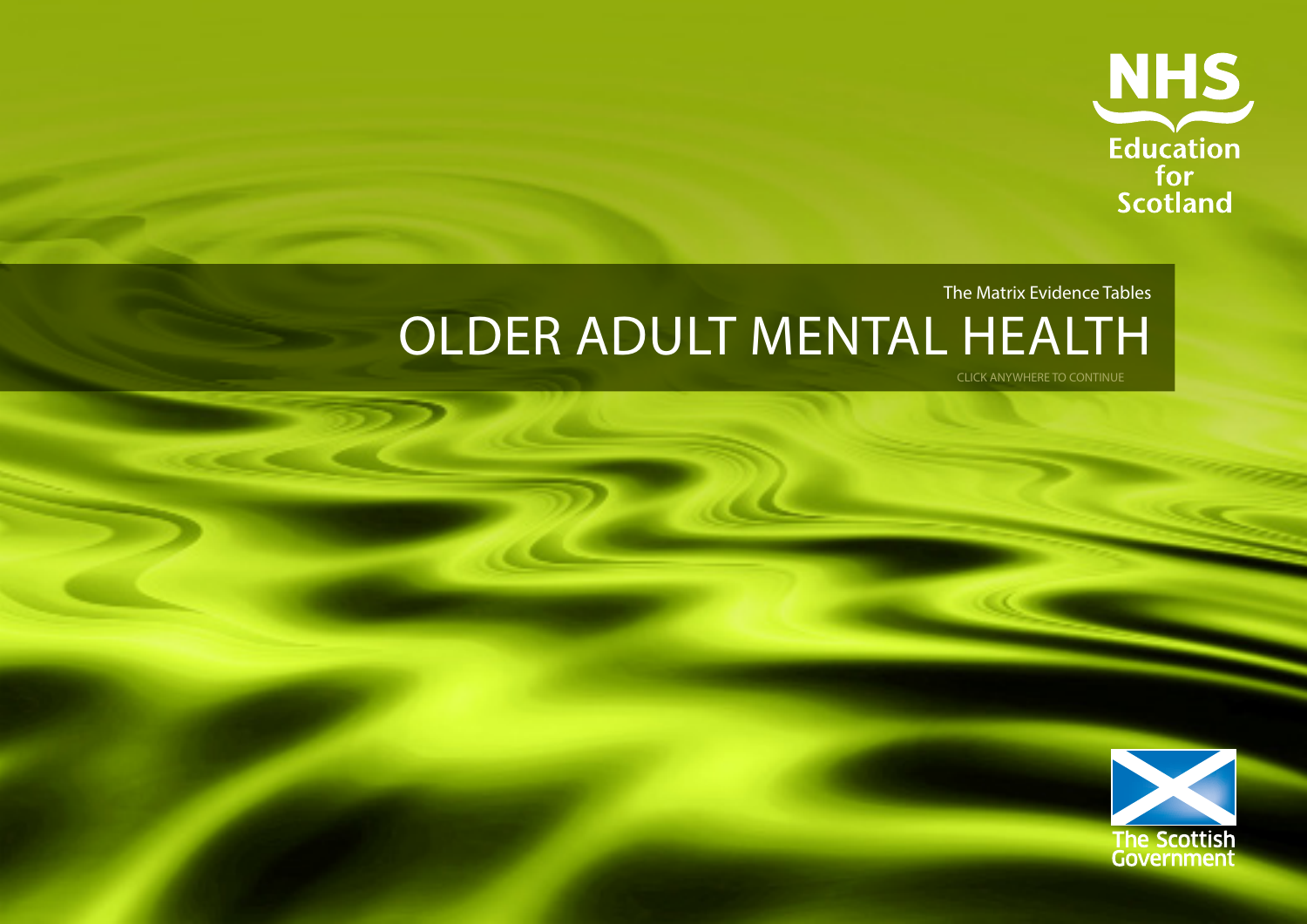### INDEX

- PSYCHOTHERAPY WITH OLDER PEOPLE
	- DEPRESSION IN LATER LIFE
	- $\blacktriangleright$  ANXIETY DISORDERS IN LATER LIFE
	- PERSONALITY DISORDERS IN LATER LIFE
	- $\triangleright$  SEVERE AND ENDURING CONDITIONS IN LATER LIFE
- 
- > DEMENTIA<br>
> DEPRESSION AND ANXIETY IN THE PERSON WITH DEMENTIA
	- SUITION (AND QUALITY OF LIFE)<br>
	SUITION
	-
	- **> INSOMNIA IN DEMENTIA**
- PSYCHOLOGICAL INTERVENTIONS IN RESPONSE TO STRESS AND DISTRESS IN DEMENTIA
	- SUPPORTING DEMENTIA CAREGIVERS
	- STRESS AND DISTRESS IN THE PERSON WITH DEMENTIA
	- > PSYCHOSOCIAL INTERVENTIONS
- > CONTRIBUTORS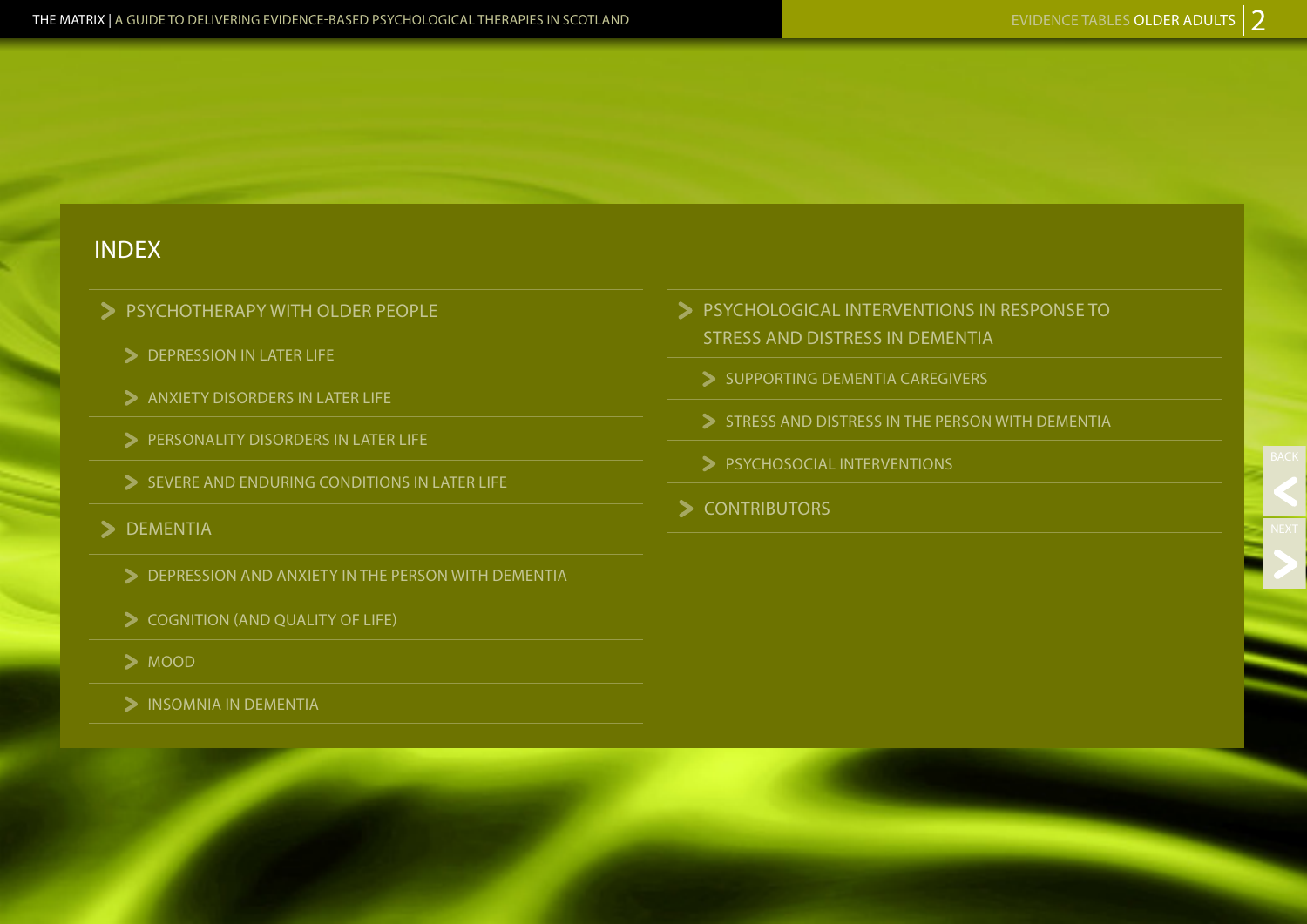## RECOMMENDATION

| Highly recommended                                                          |
|-----------------------------------------------------------------------------|
| Recommended                                                                 |
| No evidence to date but opinion suggests that this therapy might be helpful |

| Matrix: Level of evidence                                                                                                                                                                                     | Recommendation |                                                                                |
|---------------------------------------------------------------------------------------------------------------------------------------------------------------------------------------------------------------|----------------|--------------------------------------------------------------------------------|
| $\mathsf{A}$<br>At least one meta-analysis, systematic review, or RCT of<br>high quality and consistency aimed at target Population                                                                           | A              | Highly recommended                                                             |
| B<br>Well-conducted clinical studies but no randomised<br>clinical trials on the topic of recommendation directly<br>applicable to the target population, and demonstrating<br>overall consistency of results | B              | Recommended                                                                    |
| C<br>Widely held expert opinion but no available or directly<br>applicable studies of good quality.                                                                                                           | C              | No evidence to date but opinion suggests that<br>this therapy might be helpful |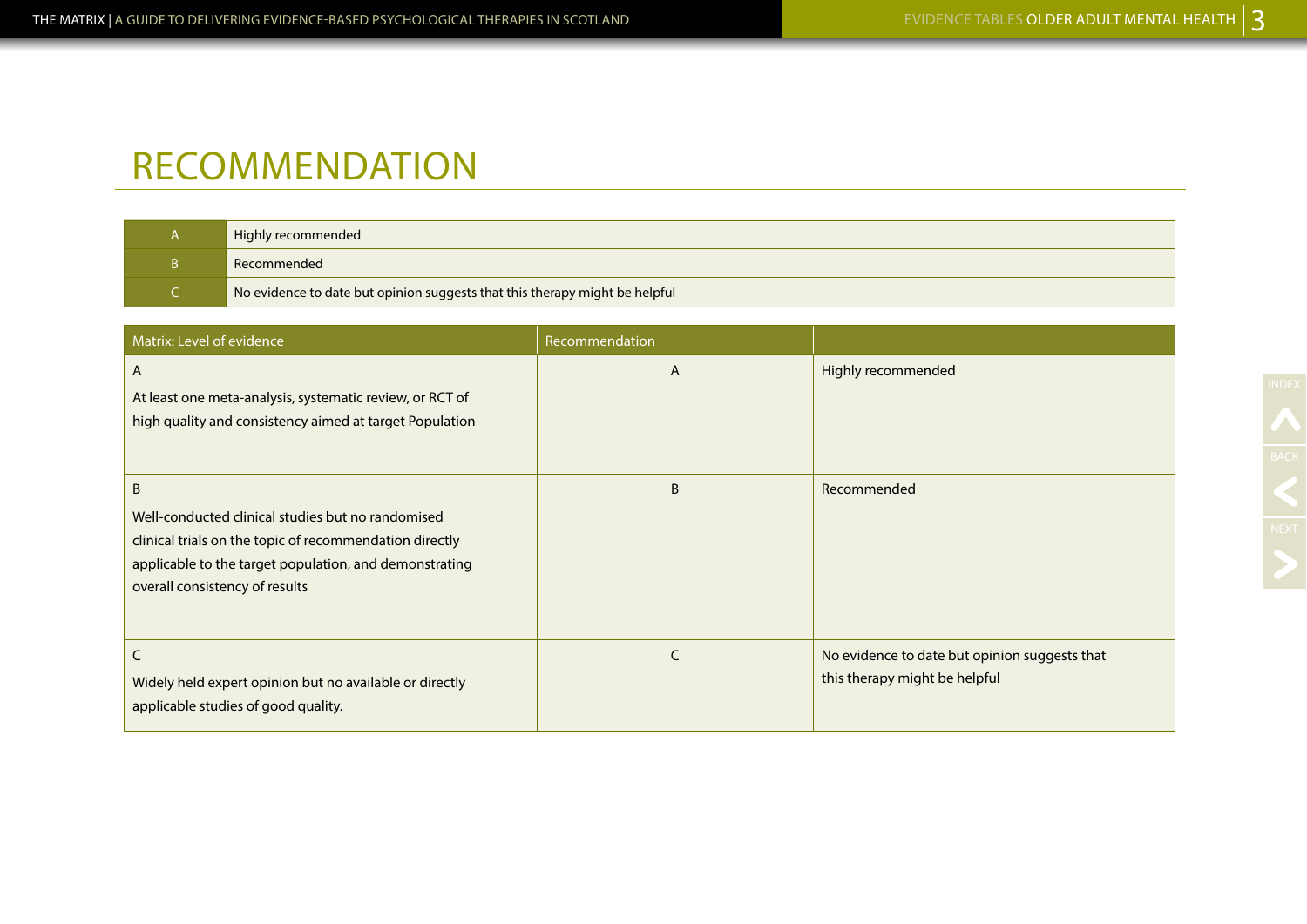INCREASES IN HEALTHY LIFE EXPECTANCY ARE PROFOUNDLY IMPORTANT AFFECTING NOT JUST THE AGE DISTRIBUTION OF SOCIETIES IN THE DEVELOPED AND DEVELOPING WORLD BUT ALSO THE COMPOSITION OF SOCIETY ITSELF.

In Scotland, the population aged 90+ is set to triple by 2033 and currently people aged 60+ outnumber those aged 16 and under. As a result there is a need to focus on improving access to psychological therapies for the oldest and most vulnerable members of our society.

Older people often present with psychological difficulties and physical comorbidity (for example as a result of conditions such as stroke and post-stroke depression) but also in relation to increased disability and frailty. A feature of psychotherapy with older people is chronicity as evidenced by a lifetime's experience of living with recurrent mental health problem. Depression and anxiety in later life are not necessarily disorders of late onset but may more often reflect a continuing or recurrent pattern. Additionally age-related developmental factors can result in change, for example, a diminution of social networks through loss. However increasing age in itself may not be a factor in the development of depression as most older people report high levels of life satisfaction and are better at emotional regulation than younger adults. As people are increasingly living longer, so multiple losses become more common. For many older people these transitions can revolve around loss of physical or psychological independence. Thus psychotherapy can be different in regard to the types of challenges that people may face as they age. This means that psychotherapists may need to have a wider knowledge base of health and physical comorbidity.

Sadavoy (2009) characterises five main 'C's' of working with older people and these are chronicity, complexity, comorbidity, continuity and context. This acknowledges that working with older people can be challenging and is a highly specialist intervention that is very often undertaken at a high level of intensity. Paradoxically as older people are a heterogeneous population there is much variability in terms of whether modifications or adjustments are necessary (Zeiss & Steffen, 1996) so psychotherapy can also be offered as a low intensity intervention such as self-help. Psychotherapy outcome with older people may be enhanced if therapists take account of relevant theories from gerontology in light of age challenges and emotional and cognitive changes in later life. Cuijpers et al, (2009) in their recent meta-analysis concluded that psychological therapy treatment outcomes are comparable for younger and older adults.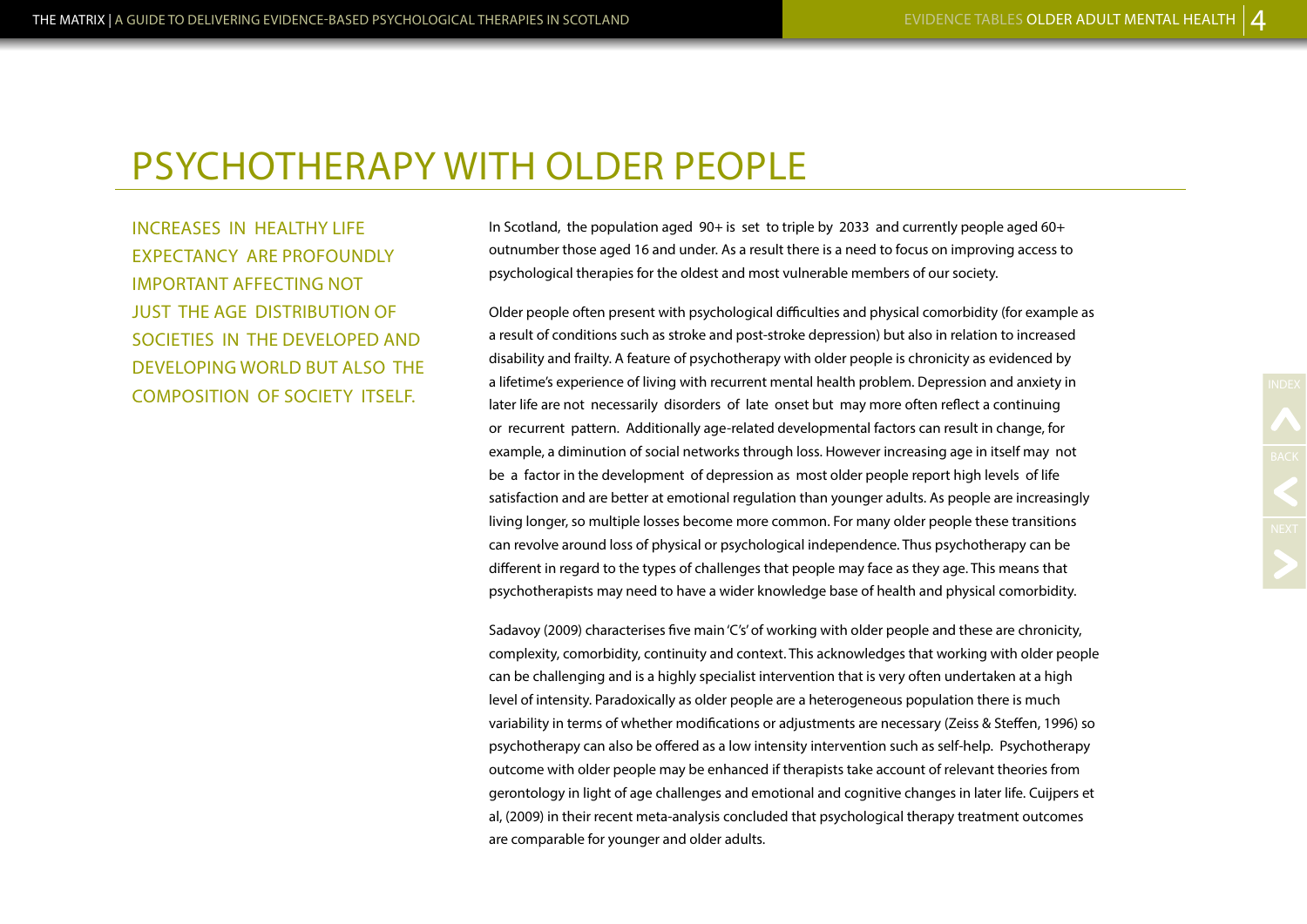|                                      | <b>UPDATED 2011</b><br><b>DEPRESSION IN LATER LIFE</b>                                         |                           |                                                                      |                 |  |
|--------------------------------------|------------------------------------------------------------------------------------------------|---------------------------|----------------------------------------------------------------------|-----------------|--|
| Level of Severity                    | Level of Service                                                                               | Intensity of Intervention | What Intervention?                                                   | Recommendation  |  |
| Mild                                 | <b>Primary Care</b>                                                                            | Low-Moderate              | Bibliotherapy (using non-older adult specific texts)                 | $A^{10}$        |  |
|                                      |                                                                                                |                           | Life review therapy                                                  | C <sup>6</sup>  |  |
|                                      |                                                                                                |                           | Counselling                                                          | C <sup>10</sup> |  |
| Moderate                             | <b>Primary Care</b>                                                                            | Low - High                | Problem-Solving Therapy (PST)                                        | $A^{1, 5}$      |  |
|                                      | and Secondary<br>Care                                                                          |                           | <b>Individual CBT</b>                                                | $A^{2,4,5,11}$  |  |
|                                      |                                                                                                |                           | Psychodynamic Psychotherapy <sup>NB</sup>                            | $A^{2,14}$      |  |
|                                      |                                                                                                |                           | Group-based CBT                                                      | $A^{3,13}$      |  |
|                                      |                                                                                                |                           | IPT maintenance post-recovery                                        | $A^{7,8}$       |  |
|                                      |                                                                                                |                           | <b>Behaviour Therapy</b>                                             | $A^9$           |  |
| Severe                               | Primary Care                                                                                   | High                      | Individual CBT*                                                      | $A^{5,12}$      |  |
|                                      | and Secondary<br>Care/CMHT                                                                     |                           | *CBT with medication may be more effective than medication<br>alone. |                 |  |
| Chronic or<br>Treatment<br>Resistant | Secondary Care /<br><b>Highly Specialised</b><br>Specialist Service;<br><b>In-Patient Care</b> | High                      | <b>Individual CBT</b>                                                | C <sup>12</sup> |  |

N.B. Most of the evidence for psychodynamic psychotherapy with older people is indirect, with the strongest evidence for psychodynamic psychotherapy vs CBT trials. At up to two years follow up, psychodynamic therapy was also shown to have beneficial outcome for late life depression (Gallagher-Thompson et al, 1990).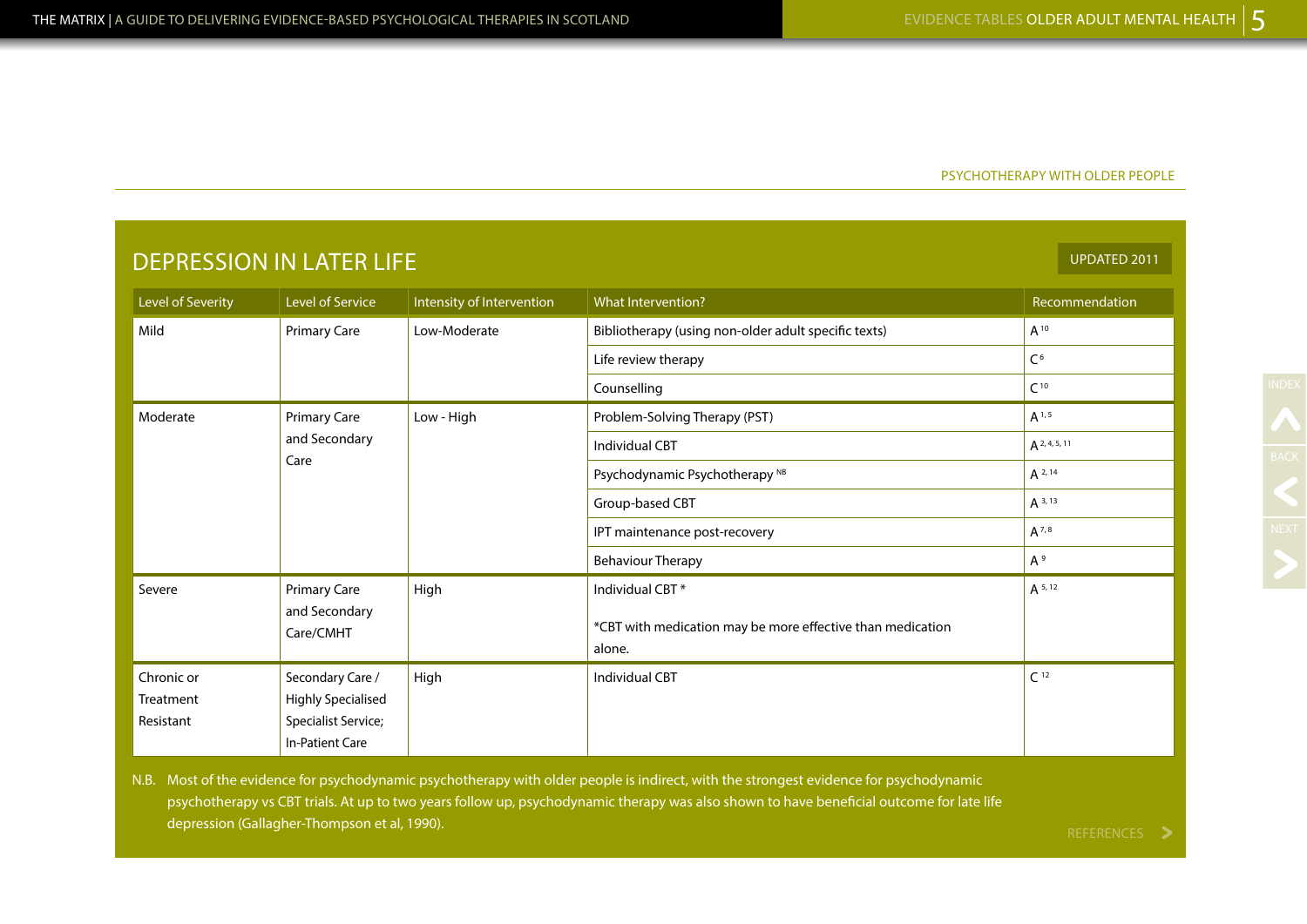| <b>ANXIETY DISORDERS IN LATER LIFE</b>                             |                                                                           |                              |                                                                                                     |                   |
|--------------------------------------------------------------------|---------------------------------------------------------------------------|------------------------------|-----------------------------------------------------------------------------------------------------|-------------------|
| Level of Severity/<br><b>Functional</b><br>Impairment <sup>A</sup> | Level of Service                                                          | Intensity of<br>Intervention | What Intervention?                                                                                  | Recommendation    |
| Mild                                                               | <b>Primary Care</b>                                                       | Low                          | <b>CBT</b>                                                                                          | $A^{5,6}$         |
| Moderate to<br>Severe                                              | Secondary or Tertiary<br>Care                                             | High                         | <b>CBT</b>                                                                                          | $A^{1,2,4}$       |
| Chronic/Complex<br>with evidence<br>of executive<br>impairment     | Psychological therapy<br>services with highly<br>specialist practitioners | High                         | CBT (adapted for older people with anxiety and executive<br>dysfunction using specialist protocol). | B <sup>3</sup>    |
|                                                                    |                                                                           |                              |                                                                                                     | <b>REFERENCES</b> |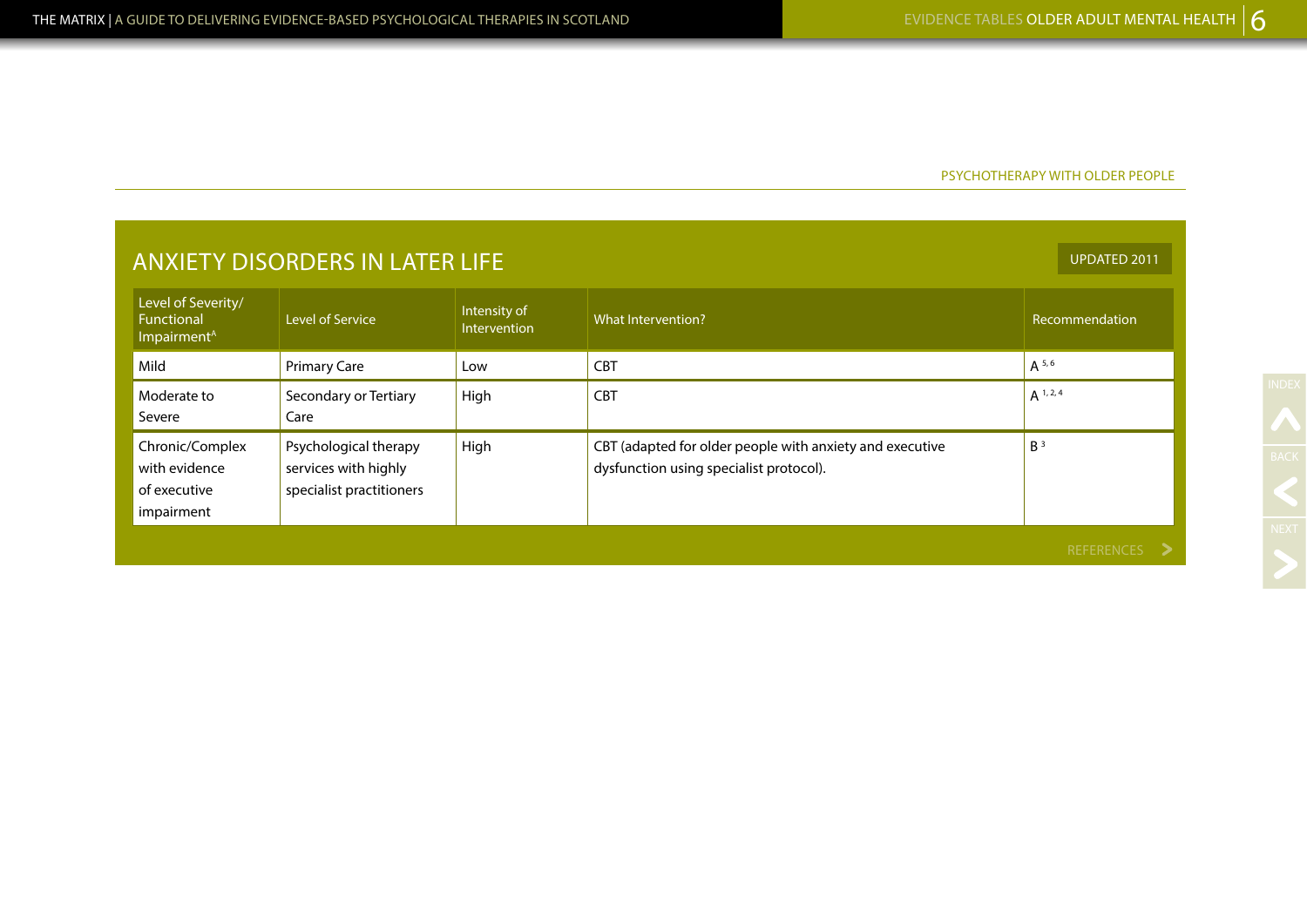| PERSONALITY DISORDERS IN LATER LIFE                   |                                                                                                 |  |  |              |
|-------------------------------------------------------|-------------------------------------------------------------------------------------------------|--|--|--------------|
| Level of Severity/<br>Functional<br>Impairment        | Intensity of<br><b>Level of Service</b><br>What Intervention?<br>Recommendation<br>Intervention |  |  |              |
| B<br>Secondary Care<br>High<br>Moderate<br><b>DBT</b> |                                                                                                 |  |  |              |
|                                                       |                                                                                                 |  |  | REFERENCES > |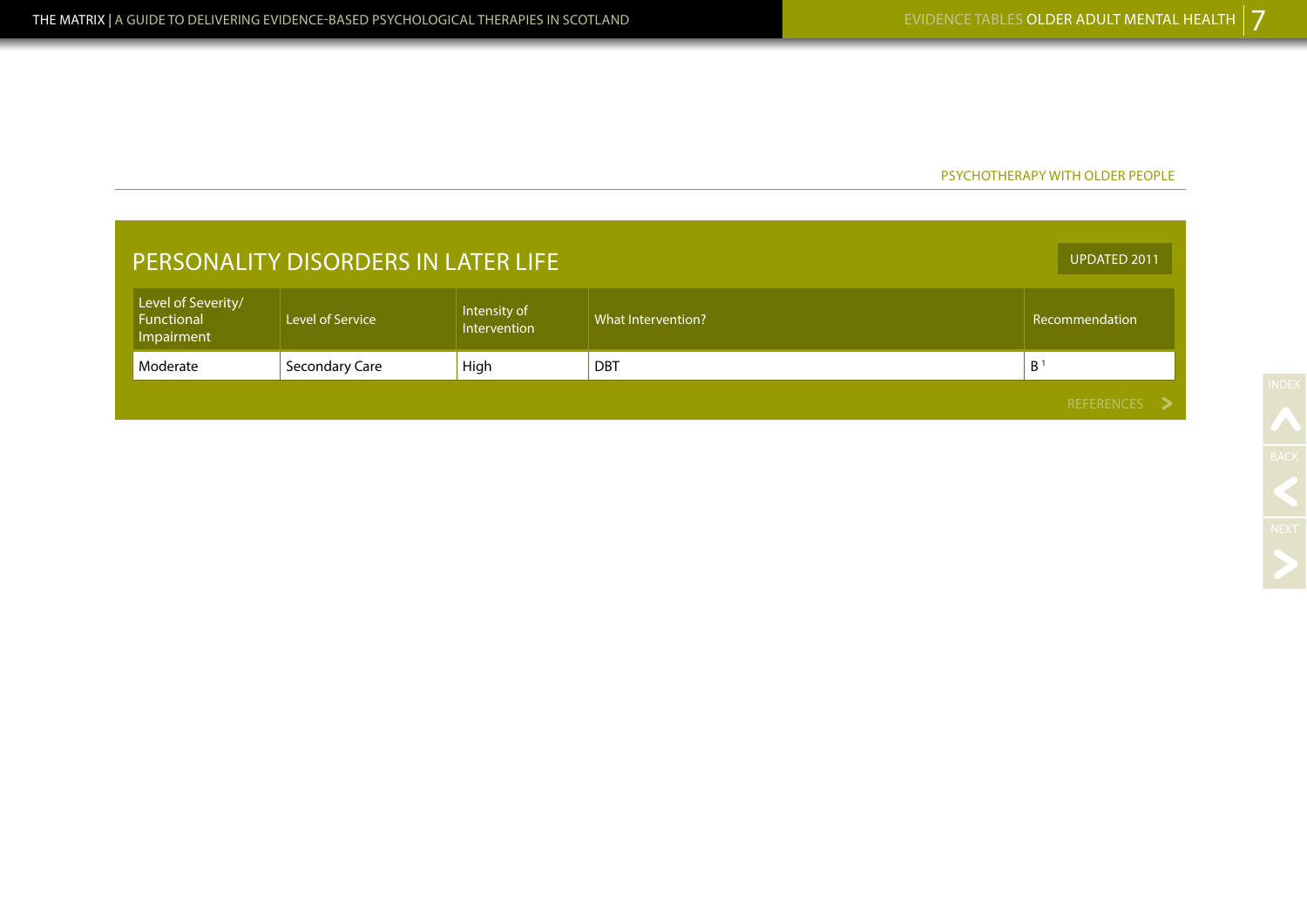| SEVERE AND ENDURING CONDITIONS IN LATER LIFE                                                                                                                                             |                |      |                                                        |                   |  |
|------------------------------------------------------------------------------------------------------------------------------------------------------------------------------------------|----------------|------|--------------------------------------------------------|-------------------|--|
| Level of Severity/<br>Intensity of<br>What Intervention <sup>E</sup> ?<br><b>Functional</b><br>Level of Service<br>Recommendation<br><b>Intervention</b><br>Impairment                   |                |      |                                                        |                   |  |
| Moderate                                                                                                                                                                                 | Secondary Care | High | Cognitive Behaviour Social Skills Training for         | $R^{1,2,3}$       |  |
|                                                                                                                                                                                          |                |      | Schizophrenia                                          |                   |  |
|                                                                                                                                                                                          |                | High | Group based CBT for older adults with Bipolar Disorder | C <sup>4</sup>    |  |
| <sup>E</sup> The social skills training studies are conducted on participants that are quite young by the standards of other studies reported here. The age range is from 42 to 74 years |                |      |                                                        |                   |  |
| in studies 1, 2 and 40-78 for study 3.                                                                                                                                                   |                |      |                                                        | <b>REFERENCES</b> |  |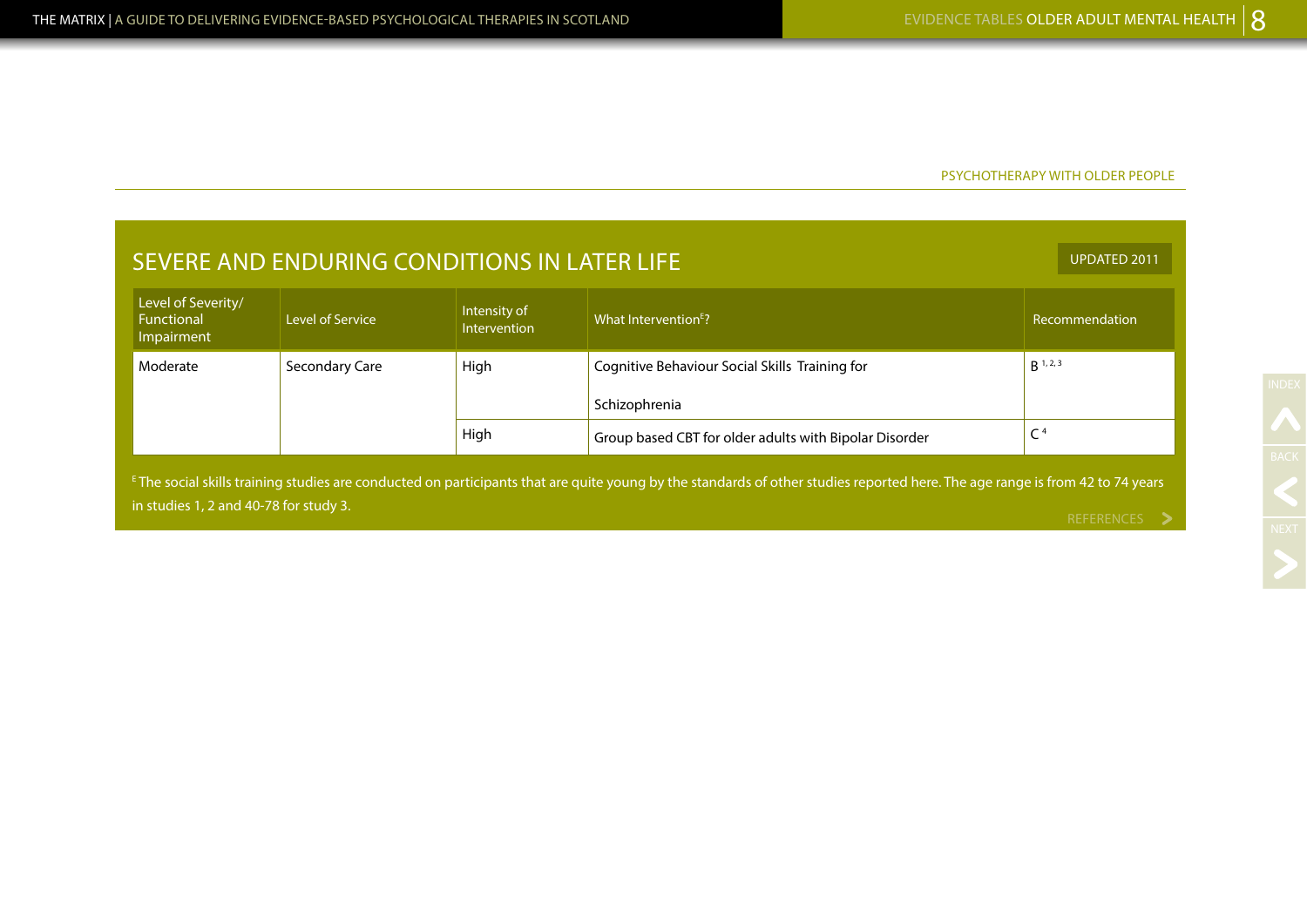### PSYCHOTHERAPY WITH OLDER PEOPLE OVERALL CONCLUSIONS

The overall conclusion about psychotherapy with older people is that there is good evidence that psychotherapy is effective for depression and anxiety. Although, the literature on psychotherapy outcome with oldest-old is insufficient, outcome is not adversely affected by age as people in the oldest age range (80+) report similar outcomes to young-old people. Likewise there is comparable outcome for CBT between adults of working age and older people (Cuijpers et al, 2009). More specific age related conditions such as dementia, stroke and Parkinson's disease are being recognised as having significant psychological consequences for the individual and their caregivers.

REFERENCES >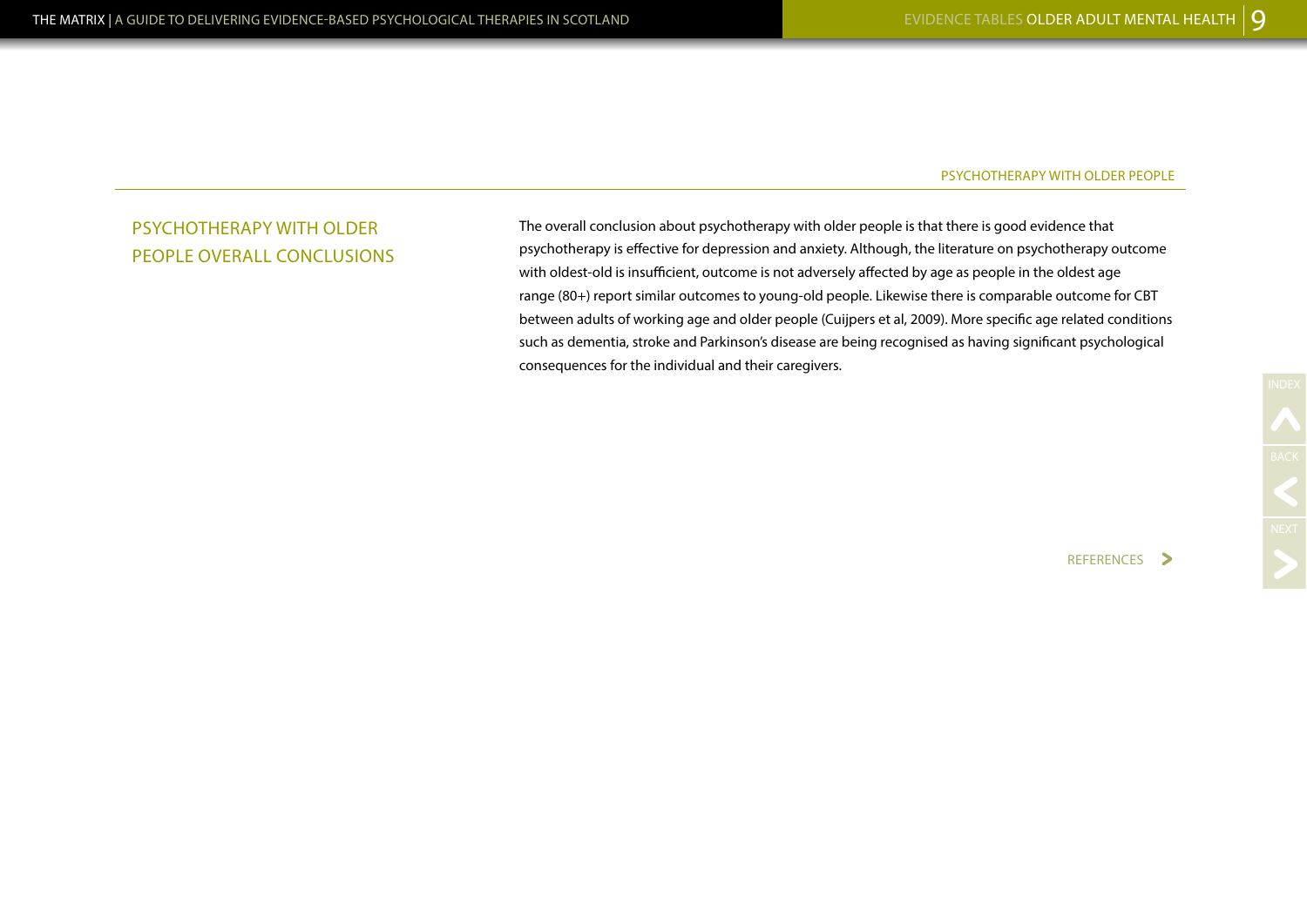NEXT

# **DEMENTIA**

### **DEFINITION**

SIGN 8635 defines dementia as a "generic term indicating a loss of intellectual functions including memory, significant deterioration in the ability to carry out day-to-day activities, and often, changes in social behaviour."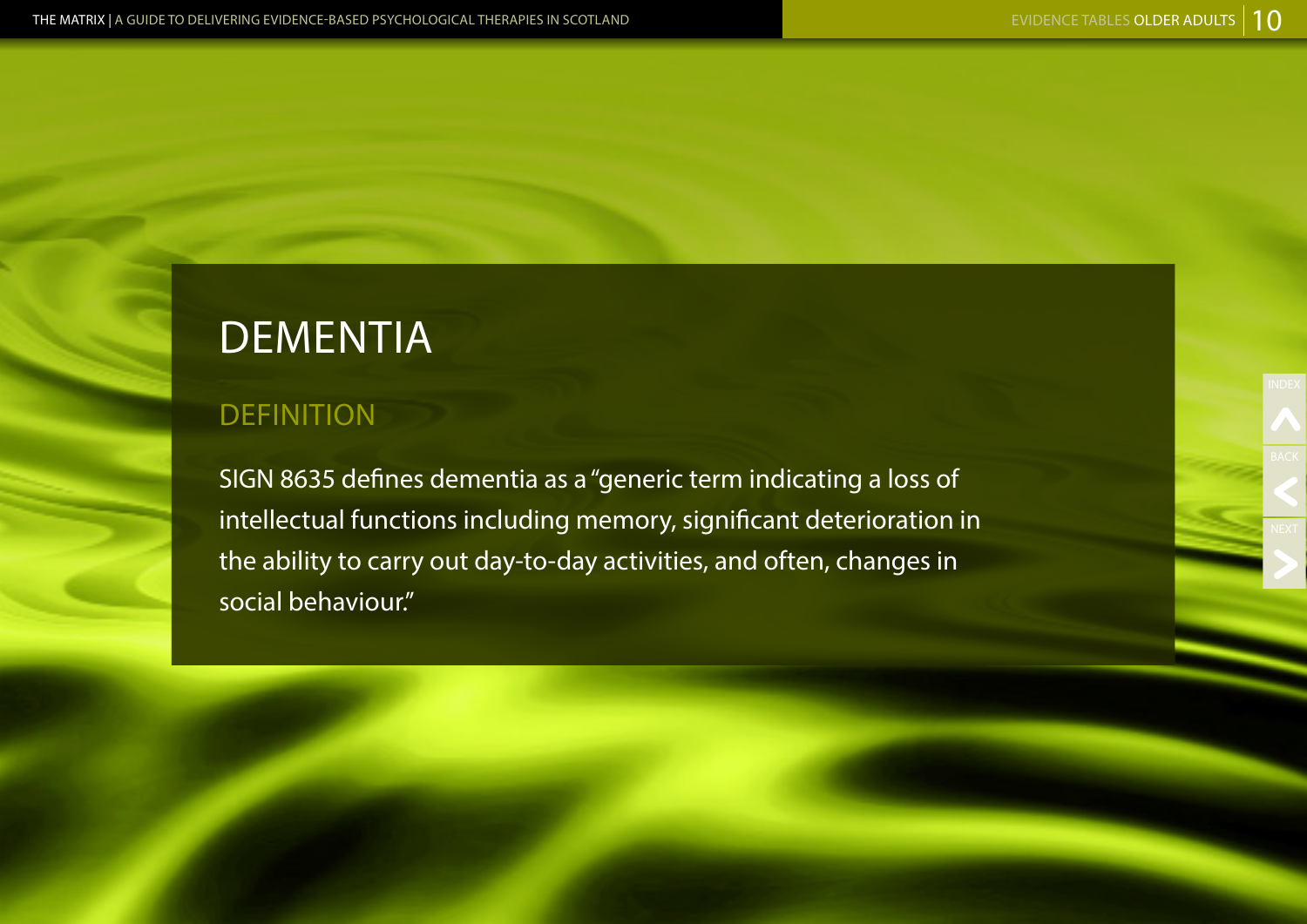# DEMENTIA

#### UPDATED 2011

DEPRESSION AND ANXIETY IMPACTS NEGATIVELY ON THE QUALITY OF LIFE FOR THE PERSON WITH DEMENTIA AND CAN BE ASSOCIATED WITH AN INCREASE IN REFERRAL TO RESIDENTIAL CARE.

However, there is a paucity of research exploring the efficacy of psychological interventions for this client group. The evidence base for CBT for anxiety and depression in general older adult populations is growing and there is some evidence to suggest that it may also be applicable to treating people with mild to moderate dementia, as outlined in the table below.

### DEPRESSION AND ANXIETY IN THE PERSON WITH DEMENTIA

| Level of Severity/<br>Functional<br>Impairment | Level of Service    | Intensity of<br>Intervention | What Intervention?       | Recommendation |
|------------------------------------------------|---------------------|------------------------------|--------------------------|----------------|
| Moderate                                       | Secondary Care/     | High                         | <b>Behaviour Therapy</b> | $B^{2,3}$      |
|                                                | Specialist protocol | High                         | <b>CBT</b>               | $C^{1,4,5}$    |
|                                                |                     |                              |                          | REFERENCES >   |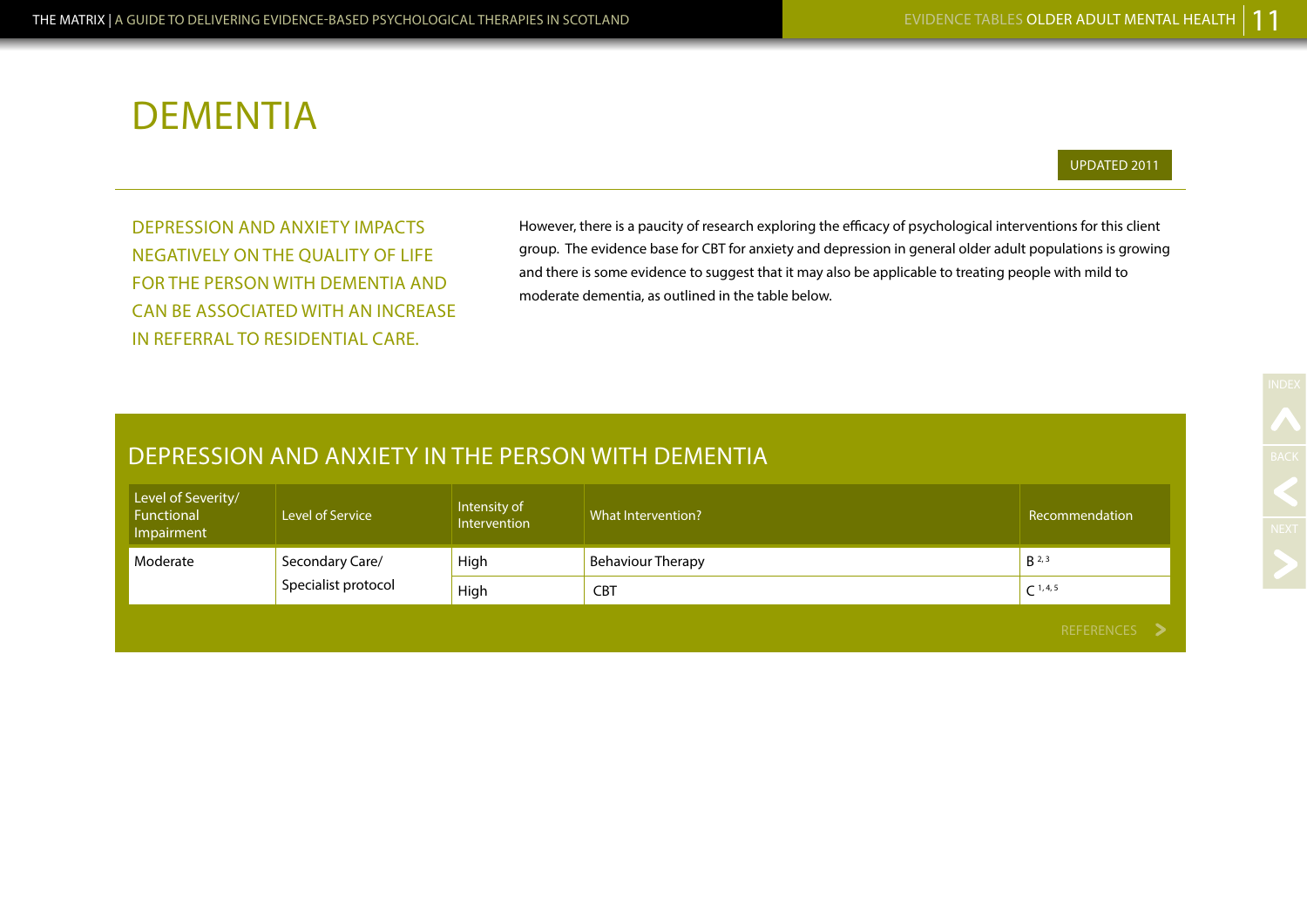### DEMENTIA

| <b>COGNITION (AND QUALITY OF LIFE)</b>                                                                                                                                                            |                                                      |                              |                                                                                                           |                |  |
|---------------------------------------------------------------------------------------------------------------------------------------------------------------------------------------------------|------------------------------------------------------|------------------------------|-----------------------------------------------------------------------------------------------------------|----------------|--|
| Level of Severity                                                                                                                                                                                 | Level of Service                                     | Intensity of<br>Intervention | What Intervention?                                                                                        | Recommendation |  |
| Mild/Moderate                                                                                                                                                                                     | Secondary Care /<br>Specialist                       | High / Specialist            | Cognitive Rehabilitation                                                                                  | $A^{1,2}$      |  |
| Mild/Moderate                                                                                                                                                                                     | All tiers of care<br>including voluntary<br>settings | Low                          | Cognitive stimulation therapy (improves cognition and<br>quality of life)                                 | $A^{1,2}$      |  |
|                                                                                                                                                                                                   |                                                      | Low                          | Maintenance CST<br>(maintains gains in quality of life and improves cognition for<br>those taking AChEls) | $A^3$          |  |
| CST remains a highly recommended treatment for people with dementia and can include care workers with appropriate supervision. Research into<br>carer led, one-to-one, CST is currently underway. |                                                      |                              |                                                                                                           |                |  |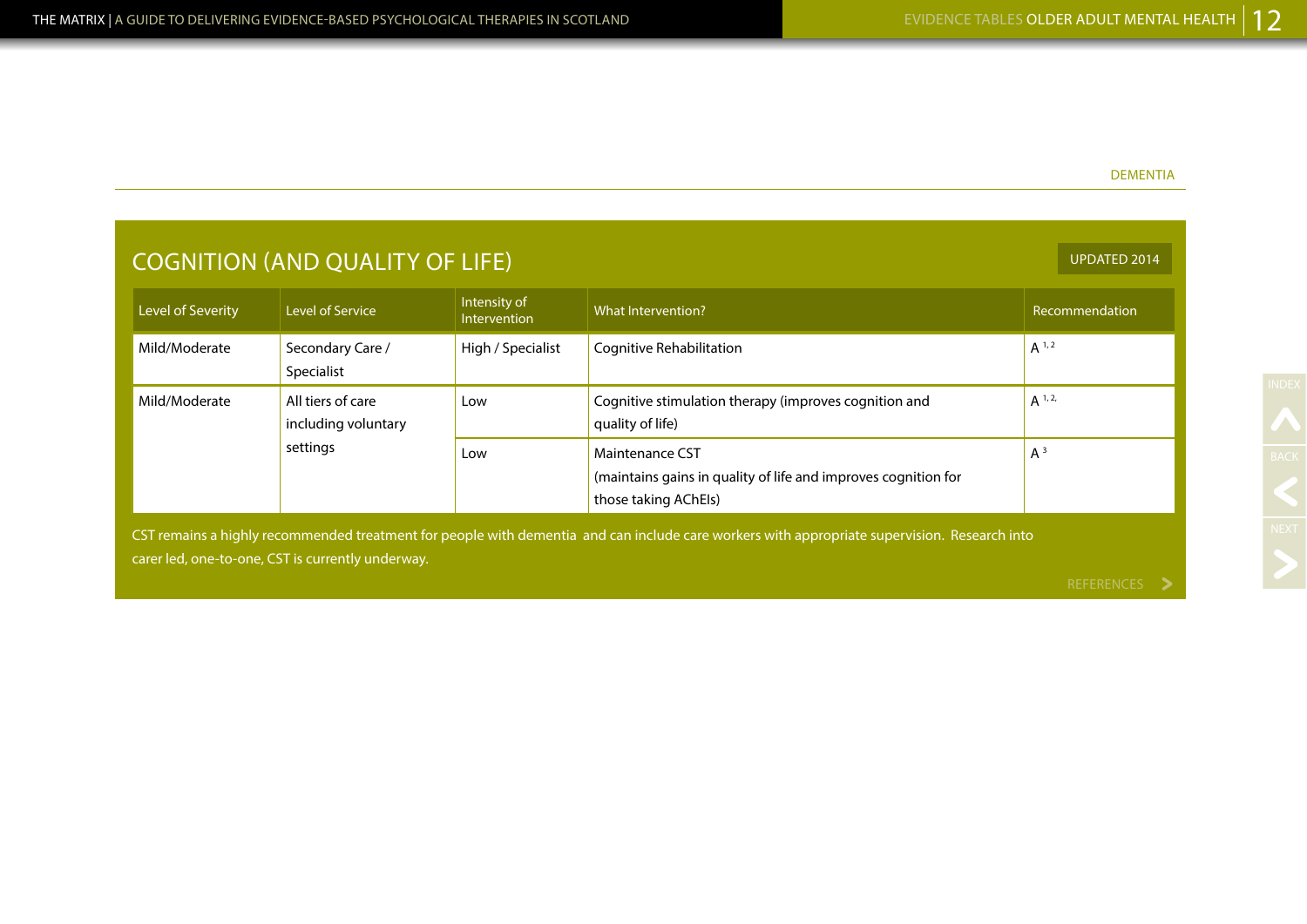### DEMENTIA

| <b>MOOD</b>       |                                      |                              |                                                                      | <b>UPDATED 2014</b> |
|-------------------|--------------------------------------|------------------------------|----------------------------------------------------------------------|---------------------|
| Level of Severity | Level of Service                     | Intensity of<br>Intervention | What Intervention?                                                   | Recommendation      |
| Mild/Moderate     | Secondary/care<br>home/ day hospital | Low                          | Reminiscence Therapy for mood, including personalised<br>activity    | $A^{1,2*}$          |
| Moderate/Severe   | Secondary care/<br>Specialised       | High                         | Reminiscence therapy to improve mood and some cognitive<br>abilities | $A^{3*}$            |
|                   |                                      |                              |                                                                      | REFERENCES >        |

| <b>INSOMNIA</b>           |                                |                              |                                                                                                                                                              | <b>UPDATED 2014</b> |
|---------------------------|--------------------------------|------------------------------|--------------------------------------------------------------------------------------------------------------------------------------------------------------|---------------------|
| Level of Severity         | Level of Service               | Intensity of<br>Intervention | What Intervention?                                                                                                                                           | Recommendation      |
| Mild - Severe<br>Insomnia | Secondary Care /<br>Specialist | High/specialist              | Psychological therapy for insomnia in dementia (Multi-<br>component caregiver intervention, including daytime<br>activity, sleep hygiene and light exposure) | $A^{1-4}$           |
|                           |                                |                              |                                                                                                                                                              | <b>DEEEDEMAEC</b>   |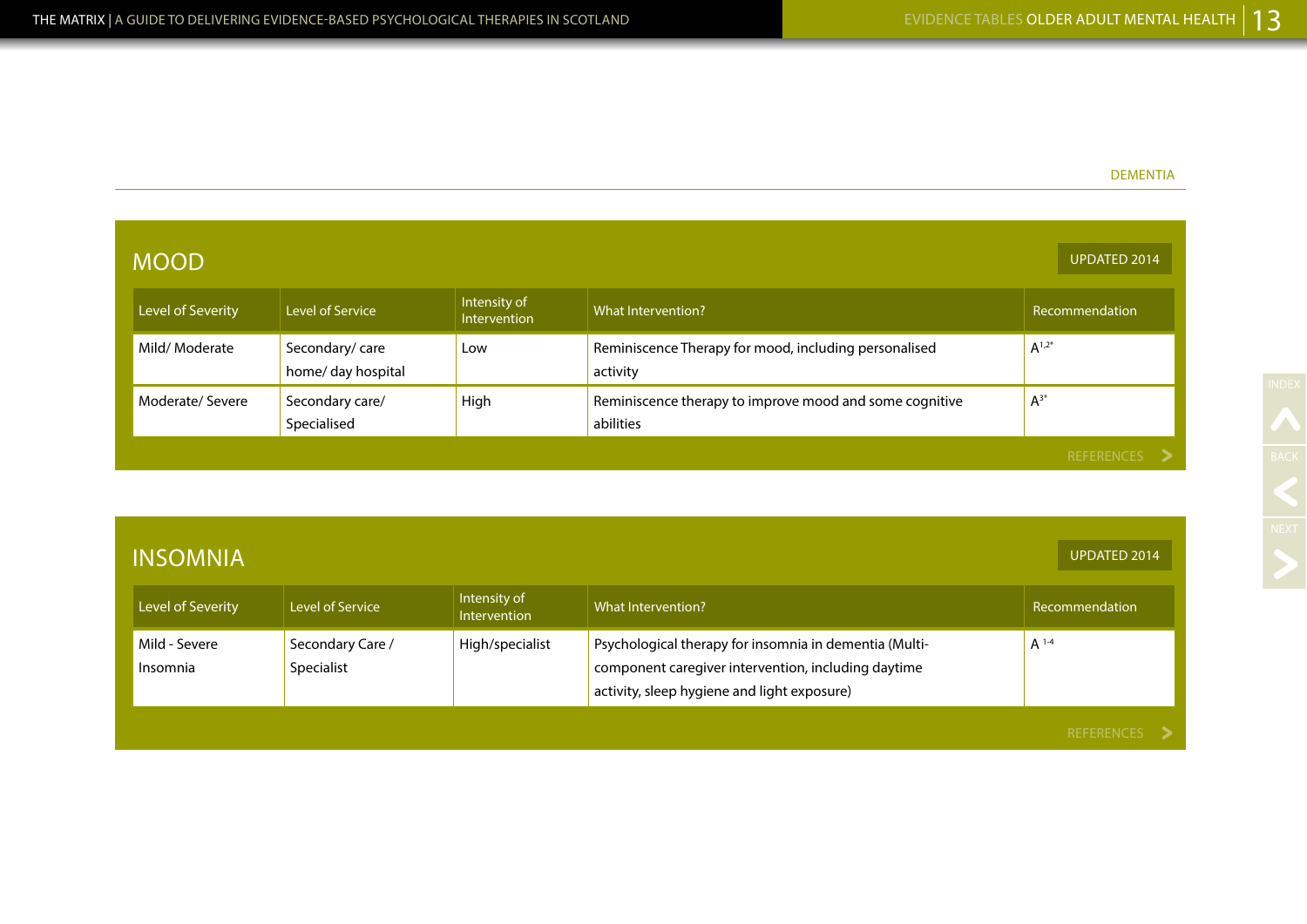# PSYCHOLOGICAL INTERVENTIONS IN RESPONSE TO STRESS AND DISTRESS IN DEMENTIA

THE TERM STRESS AND DISTRESS HAS COME TO BE USED IN PLACE OF CHALLENGING BEHAVIOUR OR BEHAVIOUR THAT CHALLENGES.

National clinical guidelines (SIGN 86 and NICE 42) recommend that non-pharmacological interventions for the behavioural and psychological symptoms of dementia (Stress and Distress) be considered prior to the administration of psychotropic medications. The guidelines recommend that in the first instance, a full and comprehensive assessment be conducted and that any intervention be individually tailored taking into consideration the person with dementia's preferences, skills and abilities.

Unfortunately, although there is a clear drive towards psychological approaches in response to stress and distress in dementia within clinical guidelines and national policy (including Scotland's Dementia Strategy, 2013), the evidence-base for non-pharmacological interventions is limited. There is a paucity of research with suitably robust methodology, which limits the interpretation of findings with regards to evidence-based recommendations (as reflected in clinical guidelines). That said, there is a general agreement that formulationled interventions that focus on the specific needs of the individual provide the most quality approach (James, 2011; BPS 2013 ).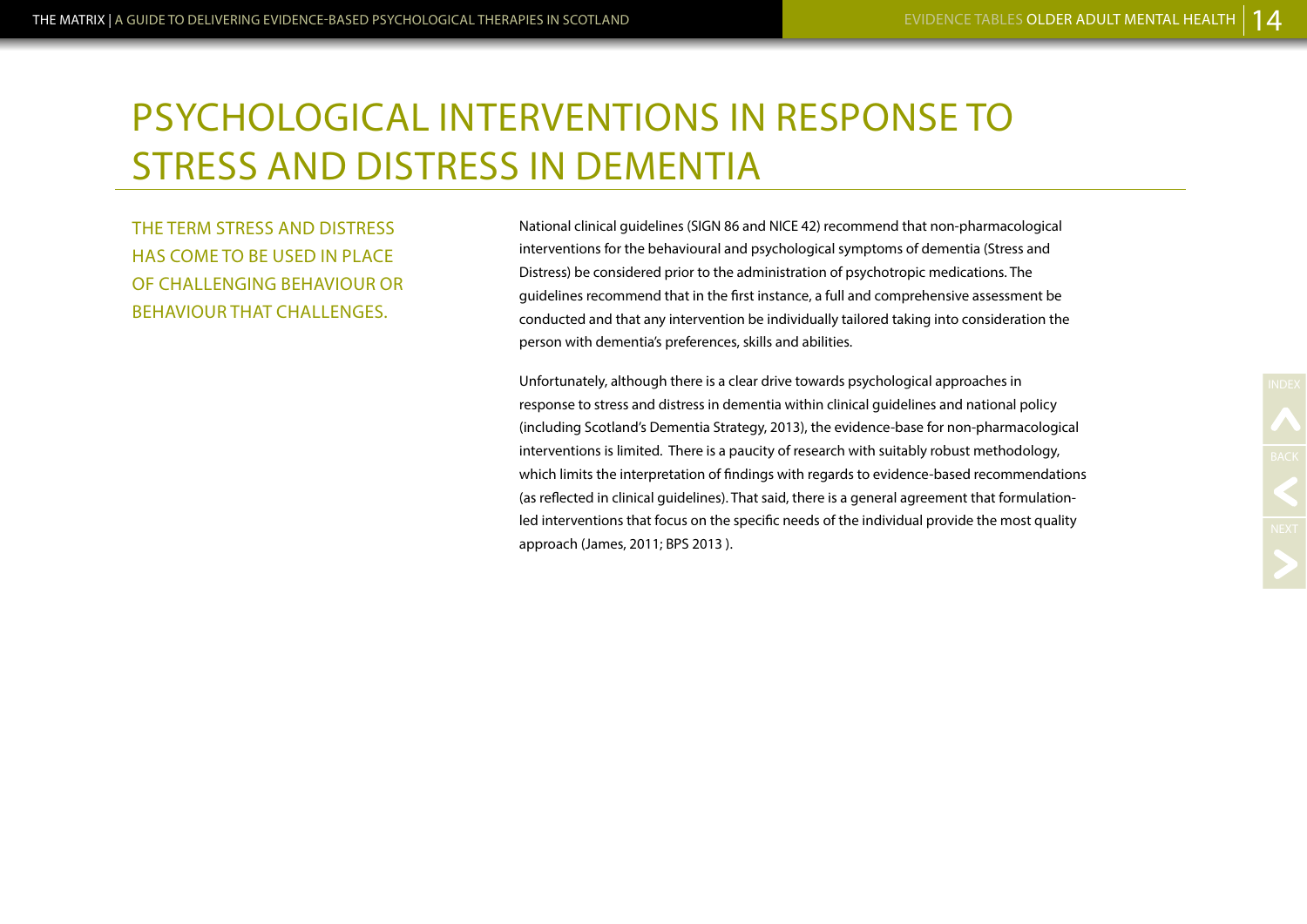PSYCHOLOGICAL INTERVENTIONS IN RESPONSE TO STRESS AND DISTRESS IN DEMENTIA

| SUPPORTING DEMENTIA CAREGIVERS EXPERIENCING 'STRESS AND DISTRESS' |                              |                              |                                               | <b>UPDATED 2015</b> |
|-------------------------------------------------------------------|------------------------------|------------------------------|-----------------------------------------------|---------------------|
| Level of Severity                                                 | Level of Service             | Intensity of<br>Intervention | What Intervention?                            | Recommendation      |
| Moderate                                                          | Community/<br>Secondary Care | Low                          | Multi-component interventions                 | $A^{5,18}$          |
|                                                                   |                              | High                         | CBT for depression and distress in caregivers | A 10, 15, 17        |
|                                                                   |                              | High                         | <b>Behavioural Management Training</b>        | $A^{16}$            |
|                                                                   |                              |                              |                                               | REFERENCES          |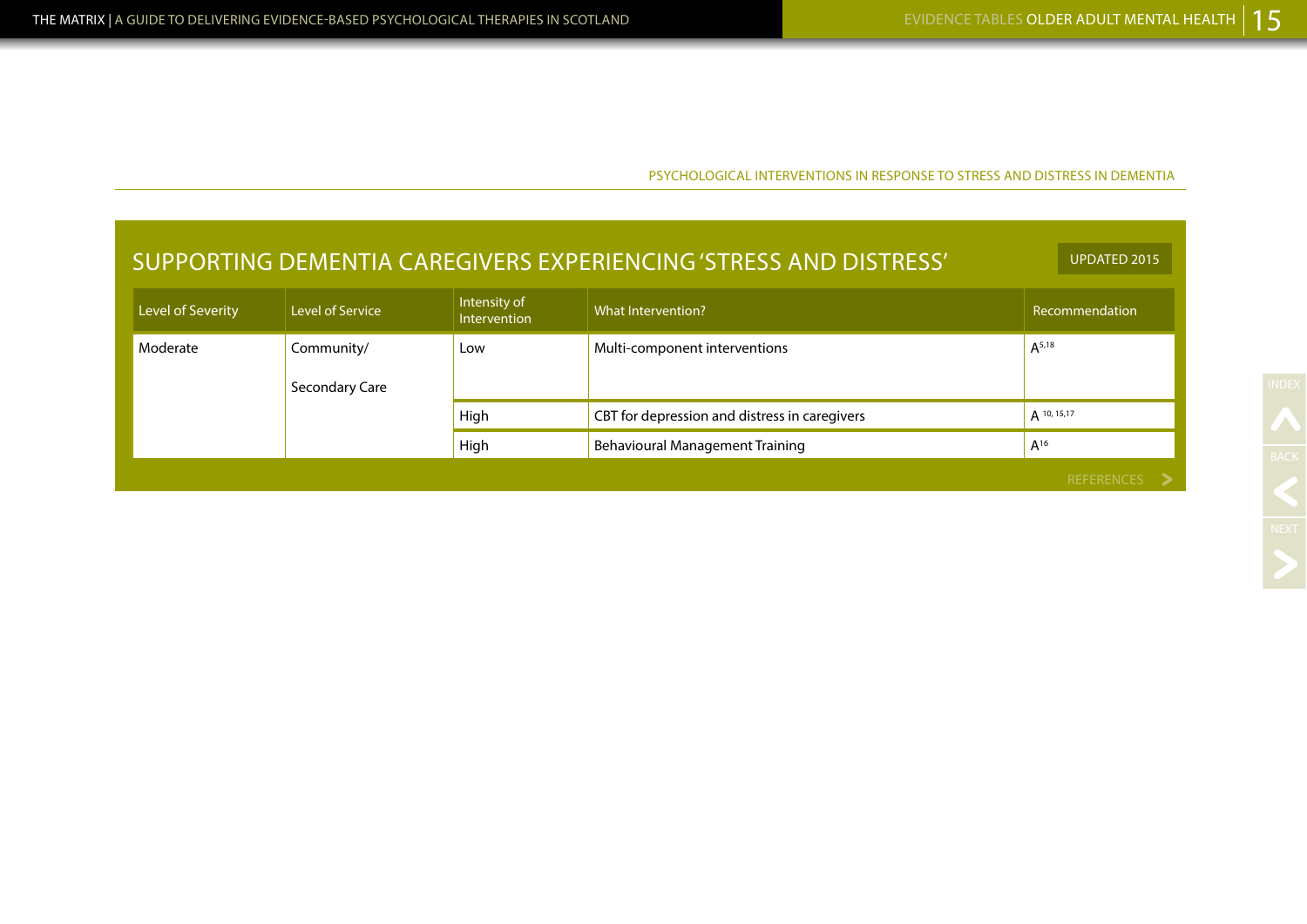PSYCHOLOGICAL INTERVENTIONS IN RESPONSE TO STRESS AND DISTRESS IN DEMENTIA

| PSYCHOLOGICAL APPROACHES IN RESPONSE TO STRESS AND DISTRESS<br><b>UPDATED 2015</b><br>IN THE PERSON WITH DEMENTIA* |                         |                              |                                                                  |                |  |
|--------------------------------------------------------------------------------------------------------------------|-------------------------|------------------------------|------------------------------------------------------------------|----------------|--|
| Level of Severity                                                                                                  | <b>Level of Service</b> | Intensity of<br>Intervention | What Intervention?                                               | Recommendation |  |
| Mild-Severe                                                                                                        | <b>Nursing Home</b>     | Low                          | Enhanced Psychosocial Care (to reduce neuroleptic<br>Medication) | A <sup>4</sup> |  |
| Mild-Severe                                                                                                        | Secondary Care          | Low                          | Psychoeducation for caregivers                                   | B <sup>3</sup> |  |
| Mild-Severe                                                                                                        | Community               | Low                          | Multiple Component Interventions for Caregivers                  | $A^{5,19}$     |  |
| Behaviour Management to reduce depression<br>B <sup>9</sup><br>Moderate-Severe<br>Community<br>High                |                         |                              |                                                                  |                |  |
| *N.B. Low intensity interventions require training and supervision to be effective<br>D                            |                         |                              |                                                                  |                |  |

NEXT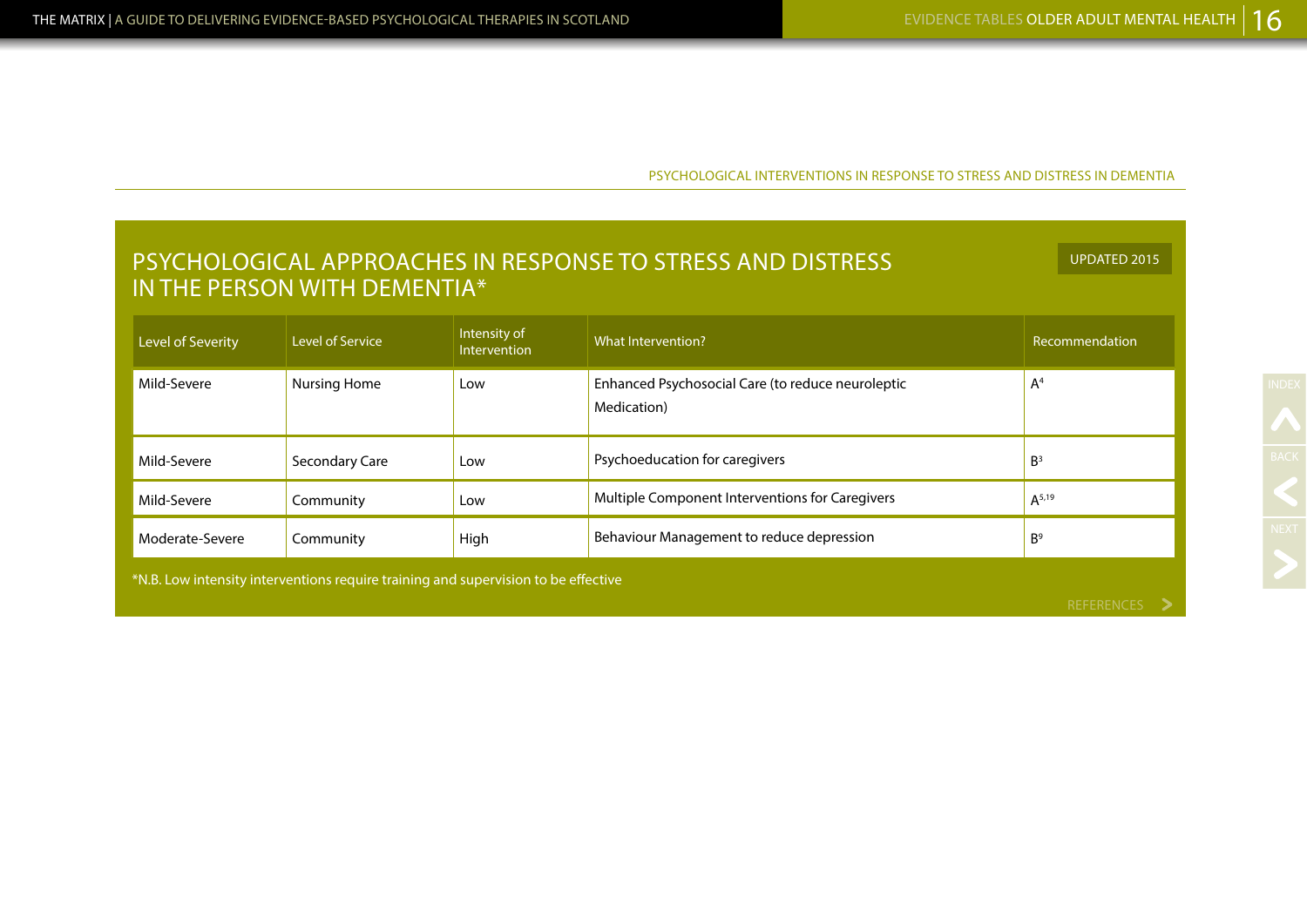UPDATED 2015

#### PSYCHOLOGICAL INTERVENTIONS IN RESPONSE TO STRESS AND DISTRESS IN DEMENTIA

### SPECIALIST LEVEL PSYCHOSOCIAL INTERVENTIONS

The following interventions should be considered in the context of a highly specialist and comprehensive assessment of difficulties which will inform formulation-led interventions specific to the needs of the individual person with dementia based on specific psychological models (including the Newcastle Model and Cohen-Mansfield unmet needs model).

It is recommended at this level that practitioners participate in specialist training in specific theoretical approaches, assessment techniques and tailored interventions. Low or high intensity interventions outlined above may also form part of an intervention plan, if appropriate to the formulation.

|  |  |  | PSYCHOSOCIAL INTERVENTIONS IN RESPONSE TO STRESS AND DISTRESS |
|--|--|--|---------------------------------------------------------------|
|--|--|--|---------------------------------------------------------------|

| Level of Severity | Level of Service                                                                                                                                                                                                                                                                                                                                     | Intensity of<br>Intervention | What Intervention?               | Recommendation   |
|-------------------|------------------------------------------------------------------------------------------------------------------------------------------------------------------------------------------------------------------------------------------------------------------------------------------------------------------------------------------------------|------------------------------|----------------------------------|------------------|
| Moderate/Severe   | Secondary Care                                                                                                                                                                                                                                                                                                                                       | Low                          | <b>Environmental Adaptation:</b> | B <sup>1,2</sup> |
|                   | Doll Therapy within Clear Ethical Guidelines<br>Increasing Occupation/Stimulation<br>(E.g. Music Therapy and Activities)<br>Simulated Presence Therapy (SPT):<br>Important to assess the person's suitability for such as<br>approach and monitor the responses closely.<br>Social Contact - real or simulated<br>Including animal assisted therapy. |                              | <b>B</b> 13,14                   |                  |
|                   |                                                                                                                                                                                                                                                                                                                                                      | $A^{19}$                     |                                  |                  |
|                   |                                                                                                                                                                                                                                                                                                                                                      | $B$ 11,12                    |                                  |                  |
|                   |                                                                                                                                                                                                                                                                                                                                                      |                              |                                  | <b>B</b> 7,8,11  |
|                   |                                                                                                                                                                                                                                                                                                                                                      |                              | <b>Validation Therapy</b>        | C <sup>6</sup>   |
|                   |                                                                                                                                                                                                                                                                                                                                                      |                              |                                  | REFERENCES >     |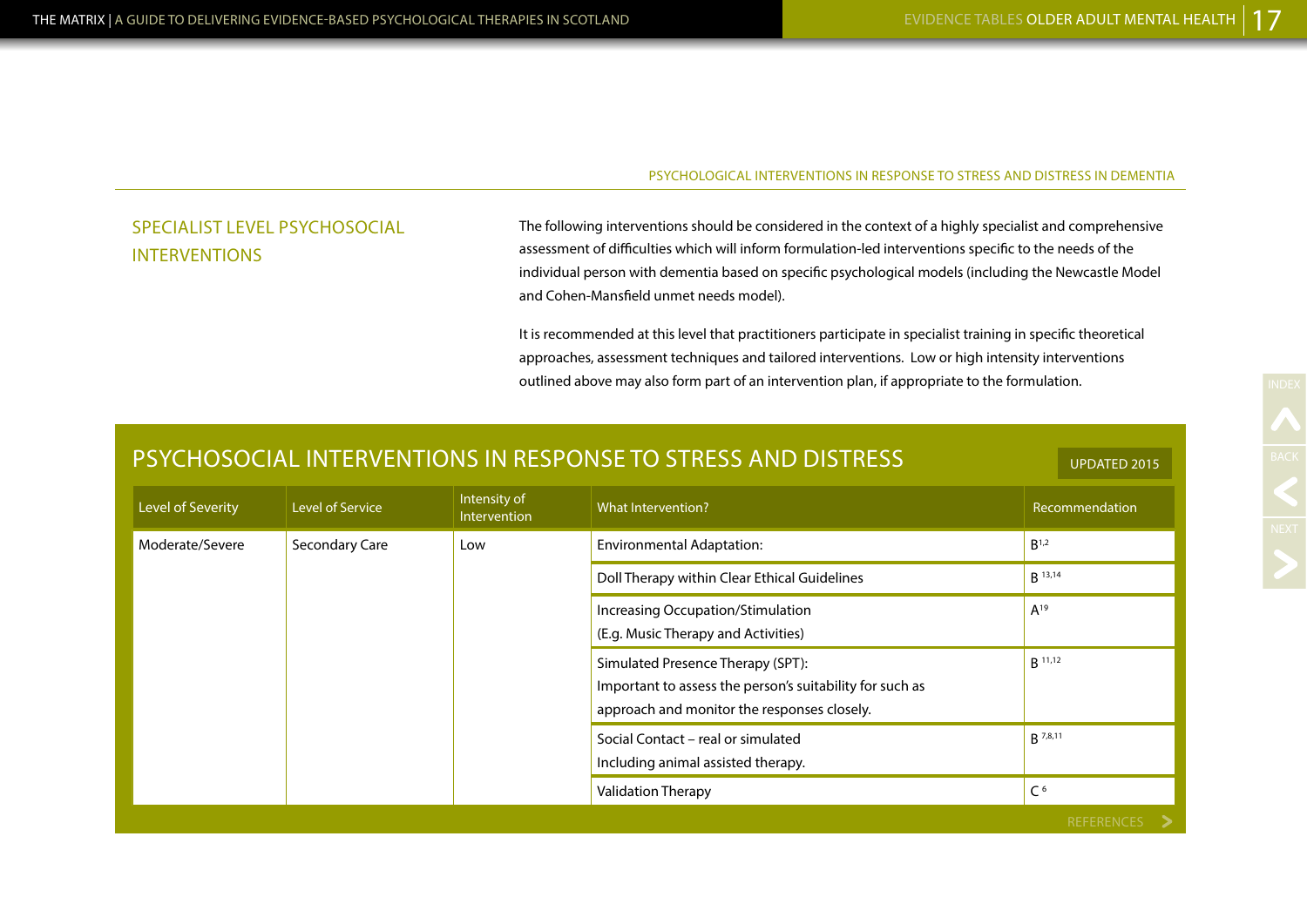1 of  $2\overline{)}$ 

# REFERENCE SECTION

### LATE LIFE DEPRESSION

- 1. Arean, P. A., Perri, M. G., Nezu, A. M., Schein, R.L., Frima, C, & Joseph, T.X., (1993) Comparative effectiveness of social problem- solving therapy and reminiscence therapy as treatments for depression in older adults, Journal of Consulting & Clinical Psychology, 61, 1003-1010.
- 2. Gallagher-Thompson, D., Hanley-Peterson, P., & Thompson, L.W. (1990) Maintenance of gains versus relapse following brief psychotherapy for depression. Journal of Consulting and Clinical Psychology. 58, 371-374.
- 3. Krishna, M.,Jauhari, A., Lepping, P., Turner, J., Crossley, D., Krishnamoorthy, A. (2011) Is group psychotherapy effective in older adults with depression? A systematic review. International Journal of Geriatric Psychiatry, 26, 331-340
- 4. Laidlaw, K, Davidson, K.M., Toner, H.L., Jackson, G., et al. (2008) A Randomised Controlled Trial of Cognitive Behaviour Therapy versus Treatment as Usual in the Treatment of Mild to Moderate Late Life Depression. International Journal of Geriatric Psychiatry, 23, 843-850
- 5. Pinquart, M. Duberstein, P.R., Lyness, J.M. (2006) Treatments for later-life depressive conditions: A meta-analytic comparison of pharmacotherapy and psychotherapy. American Journal of Psychiatry, 163, 1493-1501.
- 6. Pot, A. M., Bohlmeijer, E. T., Onrust, S., Melenhorst, A.-S., Veerbeek, M., & DeVries, W. (2010). The impact of life review on depression in older adults: a randomized controlled trial. International Psychogeriatrics, 22, 572-581.
- 7. Reynolds, C.F., III, Frank, E., Perel, J.M., Imber, S.D., Cornes, C., Miller, M.D., et al. (1999). Nortriptyline and Interpersonal Psychotherapy as Maintenance Therapies for Recurrent Major Depression: A Randomized Controlled Trial in Patients Older Than 59 Years. Journal of the American Medical Association, 281, 39-45
- 8. Reynolds, C.F., III, Dew, M.A., Pollock, B.G., Mulsant, B.H., Frank, E., Miller, M.D., et al. (2006). Maintenance Treatment of Major Depression in Old Age. The New England Journal of Medicine, 354, 1130-1138
- 9. Samad, Z, Brealy, S. & Gilbody, S. (2011) The effectiveness of behavioural therapy for the treatment of depression in older adults: A meta-analysis. International Journal of Geriatric Psychiatry, 26, published online in Wiley online library.
- 10. Scogin, F. & McElreath, L. (1994) Efficacy of psychosocial treatments for geriatric depression: A quantitative review. Journal of Consulting and Clinical Psychology. 62, 69-74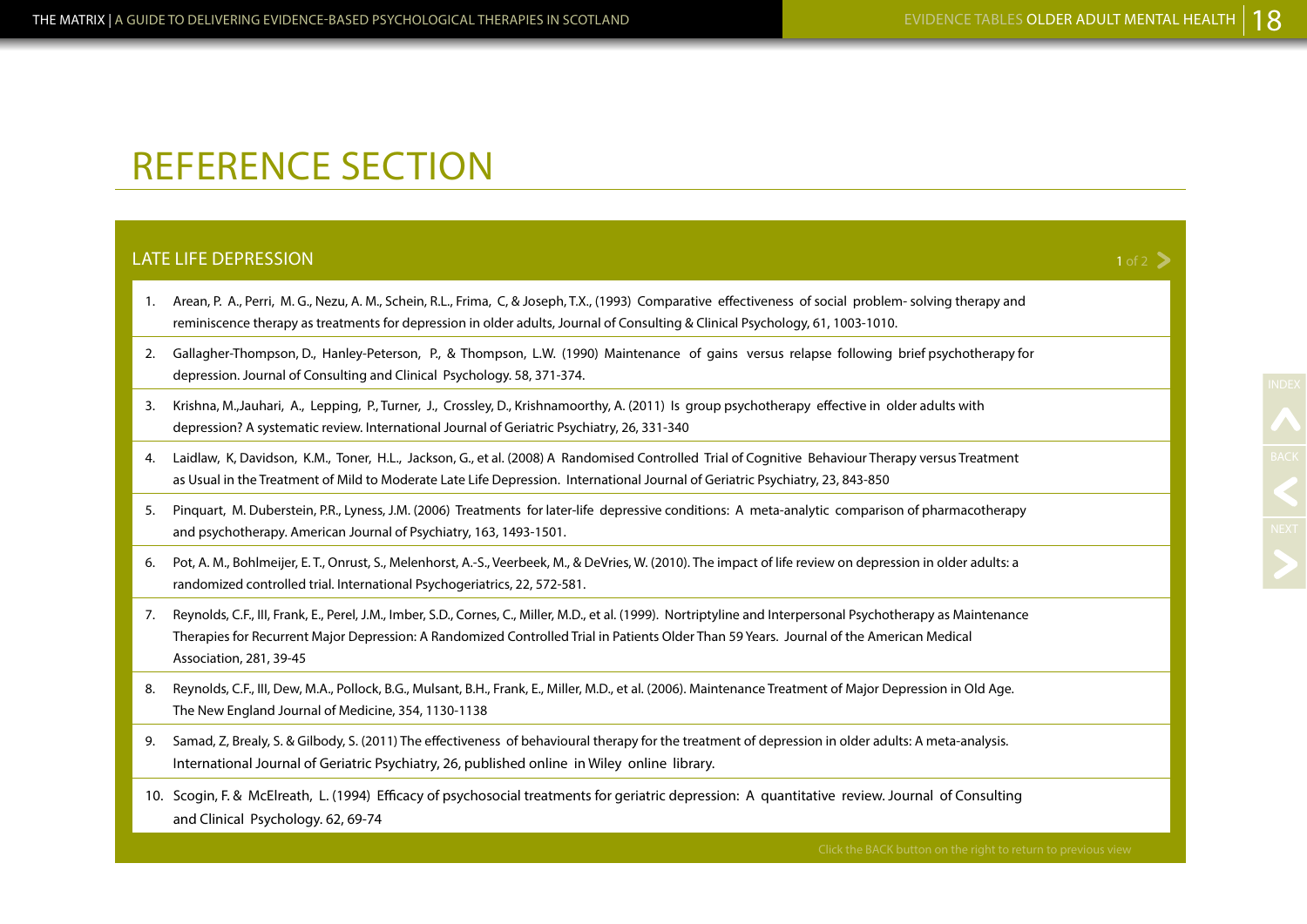| <b>LATE LIFE DEPRESSION</b>                                                                                                                                                                                                                                                                                                                         | $\leq 2$ of 2 |
|-----------------------------------------------------------------------------------------------------------------------------------------------------------------------------------------------------------------------------------------------------------------------------------------------------------------------------------------------------|---------------|
| 11. Serfaty, M., Haworth, D., Blanchard, M., Buszewicz, M., Murad, S & King, M. (2009) Clinical effectiveness of individual cognitive behavioural<br>therapy for depressed older people in primary care. Arch. Gen. Psychiatry, 66, 1332-1340                                                                                                       |               |
| 12. Thompson, L.W., Coon, D.W., Gallagher-Thompson, D.G., Sommer, B.R., & Koin, D. (2001) Comparison of Desipramine and Cognitive<br>Behavioral Therapy in the treatment of elderly outpatients with mild-to-moderate depression. American Journal of Geriatric Psychiatry,<br>9, 225-240.                                                          |               |
| Wilkinson, P., Alder, N., Juszczak, E., Matthews, H., Merritt, C.,Montgomery, H., Howard, R., MacDonald, A., & Jacoby, R. (2009) A pilot<br>13.<br>randomised controlled trial of a brief cognitive behavioural group intervention to reduce recurrence rates in late life depression.<br>International Journal of Geriatric Psychiatry, 24, 68-75. |               |
| 14. Wilson, K., Mottram, P.G., Vassilas, CA. (2008) Psychotherapeutic treatments for older depressed people. Cochrane Database of Systematic<br>Reviews 2008, Issue 1. Art. No.: CD004853.DOI: 10.1002/14651858.CD0044853.pub2.                                                                                                                     |               |
| Click the BACK button on the right to return to previous view                                                                                                                                                                                                                                                                                       |               |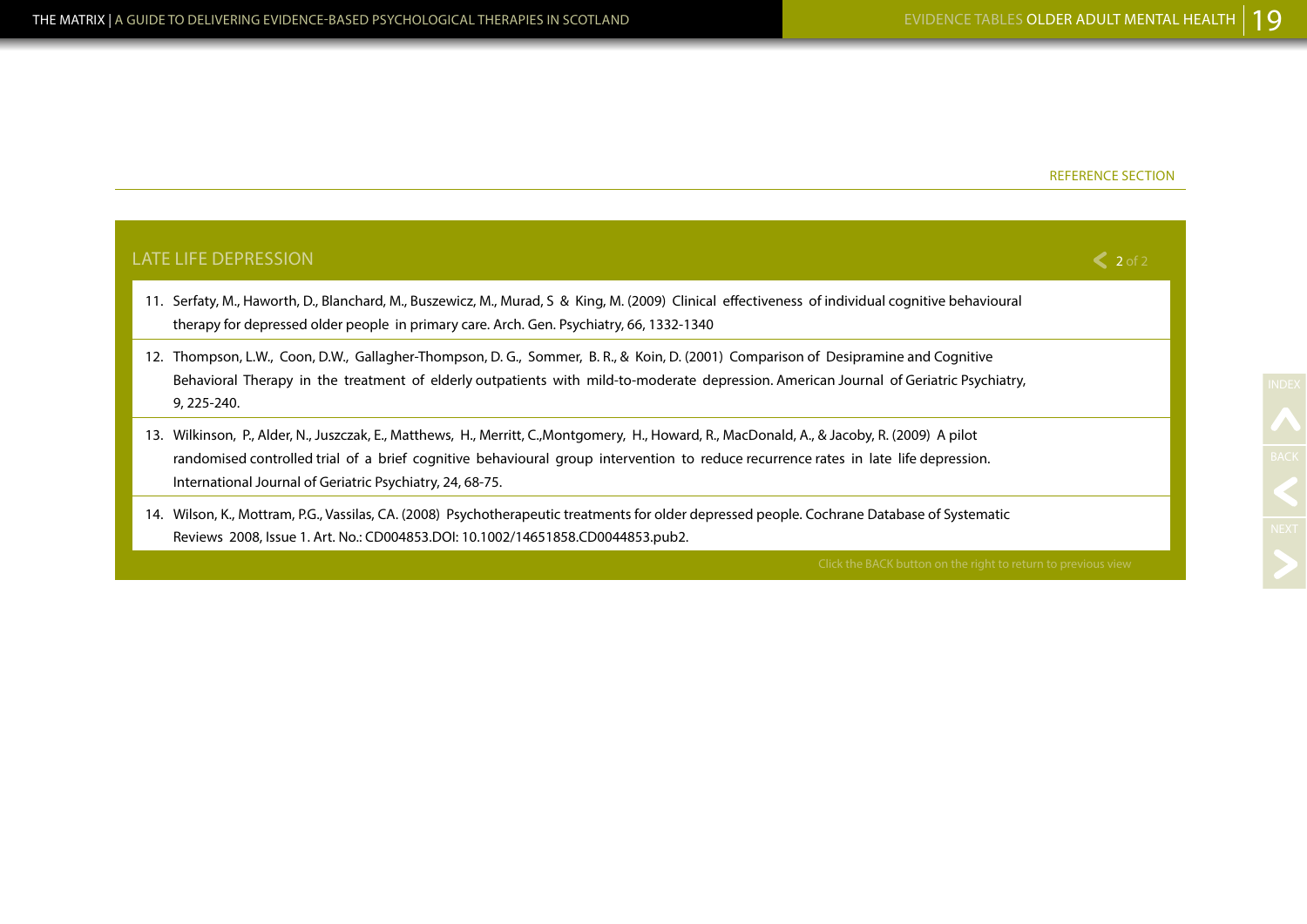|    | <b>LATE LIFE ANXIETY</b>                                                                                                                                                                                                                                                                                                                                                                                     | $1$ of $1$ |
|----|--------------------------------------------------------------------------------------------------------------------------------------------------------------------------------------------------------------------------------------------------------------------------------------------------------------------------------------------------------------------------------------------------------------|------------|
| 1. | Barrowclough, C., King, P., Colville, J., Russell, E., Burns, A., & Tarrier, N. (2001) A randomized trial of the effectiveness of cognitive-behavioral<br>therapy and supportive counselling for anxiety symptoms in older adults. Journal of Consulting and Clinical Psychology, 69, 756-762.                                                                                                               |            |
| 2. | Hendriks, G., Oude, R., Voshaar, G.,et al., (2008) Cognitive-behavioural therapy for late-life anxiety disorder: A systematic review and meta-<br>analysis. Acta Psychaitr. Scand., 117, 403-411                                                                                                                                                                                                             |            |
| 3. | Mohlman, J. & Gorman, J.M., (2005) The role of executive functioning in CBT: A pilot study with anxious older adults. Behaviour Research &<br>Therapy, 43, 447-465                                                                                                                                                                                                                                           |            |
| 4. | Schuurmans, J., Cornijs, H., Emmelkamp, P., Gundy, C., Weijnen, I., van den Hout, M. & van Dyck, R (2006) A randomized controlled trial of the<br>effectiveness of cognitive-behavioral therapy and Sertraline versus a waiting list control group for anxiety disorders in older adults. American<br>Journal of Geriatric Psychiatry, 14, 255-263. CBT and meds reduced anxiety but med superior in outcome |            |
| 5. | Stanley, M. A., Novy, D. M., Bourland, S. L., Beck, J. G., & Averill, P. M. (2001). Assessing older adults with generalized anxiety: A replication<br>and extension. Behaviour Research & Therapy, 39, 221-235                                                                                                                                                                                               |            |
| 6. | Stanley, M.A., Wilson, N.L., Novy, D.M., et al (2009) Cognitive behavior therapy for generalized anxiety disorder among older adults in primary<br>care. A randomized controlled trial. JAMA, 301, 1460-67.                                                                                                                                                                                                  |            |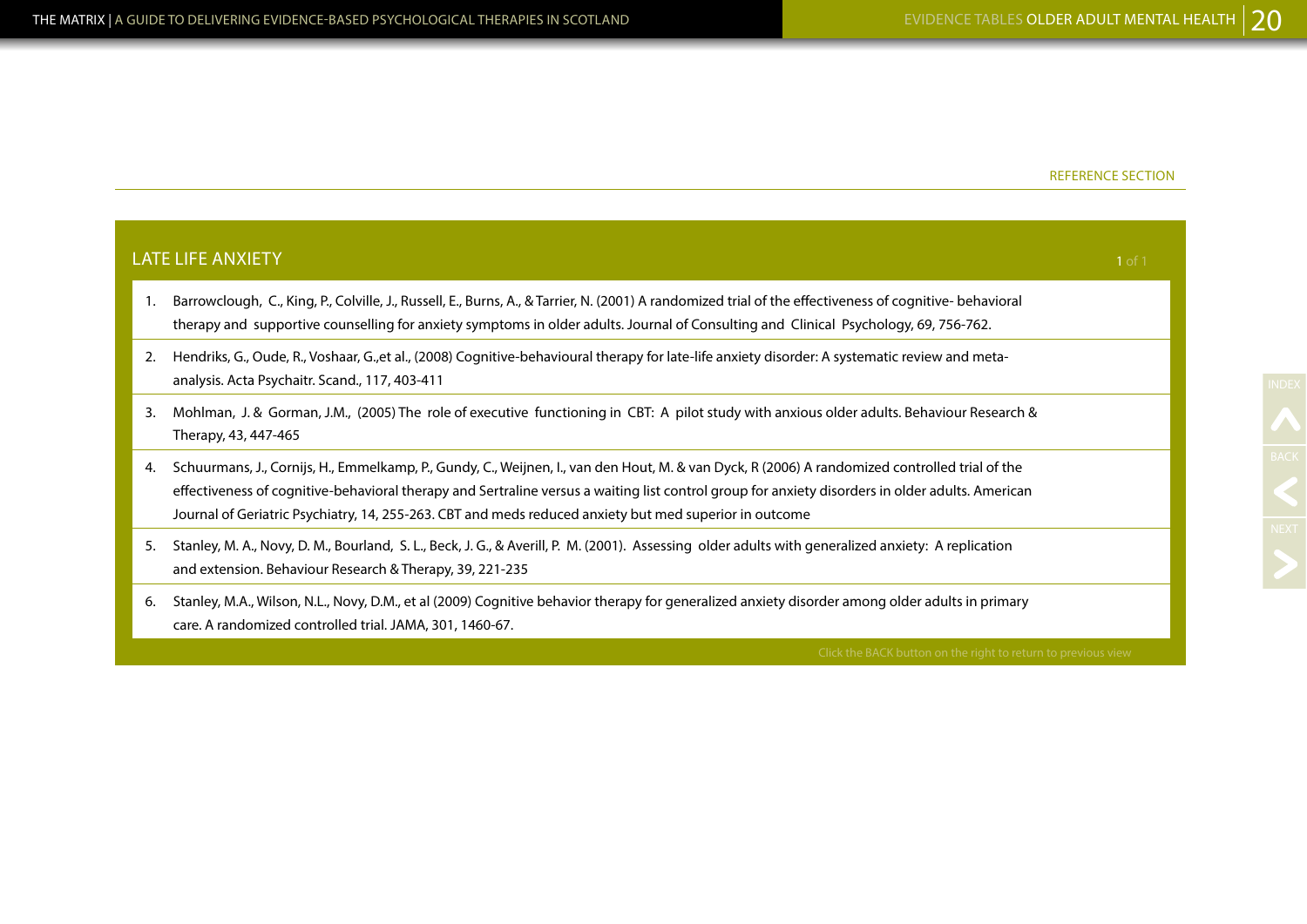NEXT

|                | PERSONALITY DISORDERS IN LATER LIFE                                                                                                                                                                                                                                                                                       | 1 of 1 |
|----------------|---------------------------------------------------------------------------------------------------------------------------------------------------------------------------------------------------------------------------------------------------------------------------------------------------------------------------|--------|
| 1.             | Lynch, T., Cheavens, J., Cukrowicz, K., Thorp, S., Bronner, L., & Beyer, J. (2007). Treatment of older adults with co-morbid personality disorder<br>and depression: A dialectical behavior therapy approach. International Journal of Geriatric Psychiatry, 22(2), 131-43.                                               |        |
|                | Click the BACK button on the right to return to previous view                                                                                                                                                                                                                                                             |        |
|                |                                                                                                                                                                                                                                                                                                                           |        |
|                | SEVERE AND ENDURING CONDITIONS IN LATER                                                                                                                                                                                                                                                                                   | 1 of 1 |
| $\mathbf{1}$ . | Granholm, E., McQuaid, J.R., McClure, F.S., Auslander, L., Perivoliotis, D., Pedrelli, P., Patterson, T., & Jeste, D.V., (2005) A randomized controlled<br>trial of cognitive behavioral social skills training for middle-aged and older outpatients with chronic schizophrenia. Am. J. Psychiatry 162, 520-<br>529.     |        |
| 2.             | Granholm, E., McQuaid, J.R., McClure, F.S., Link, P., Perivoliotis, D., Gottlieb, J., Patterson, T., & Jeste, D.V. (2007). Randomized controlled trial of<br>cognitive behavioral social skills training for older people with schizophrenia: 12-month follow-up. The Journal of Clinical Psychiatry, 68(5), 730-<br>737. |        |
| 3.             | Patterson, T L. Mausbach, B.T., McKibbin, C., Goldman, S., Bucardo, J., Jeste, D.V. (2006). Functional adaptation skills training (FAST): A<br>randomized trial of a psychosocial intervention for middle-aged and older patients with chronic psychotic disorders. Schizophrenia Research,<br>86(1-3), 291-299.          |        |
| 4.             | Nguyen. T., Truong, D., Feit, A., Marquett, R., & Reiser, T. (2006). Response to group-based cognitive behavioral therapy for older adults with<br>bipolar disorder. Clinical Gerontologist, 30 (2), 103-110.                                                                                                             |        |
|                | Click the BACK button on the right to return to previous view                                                                                                                                                                                                                                                             |        |
|                |                                                                                                                                                                                                                                                                                                                           |        |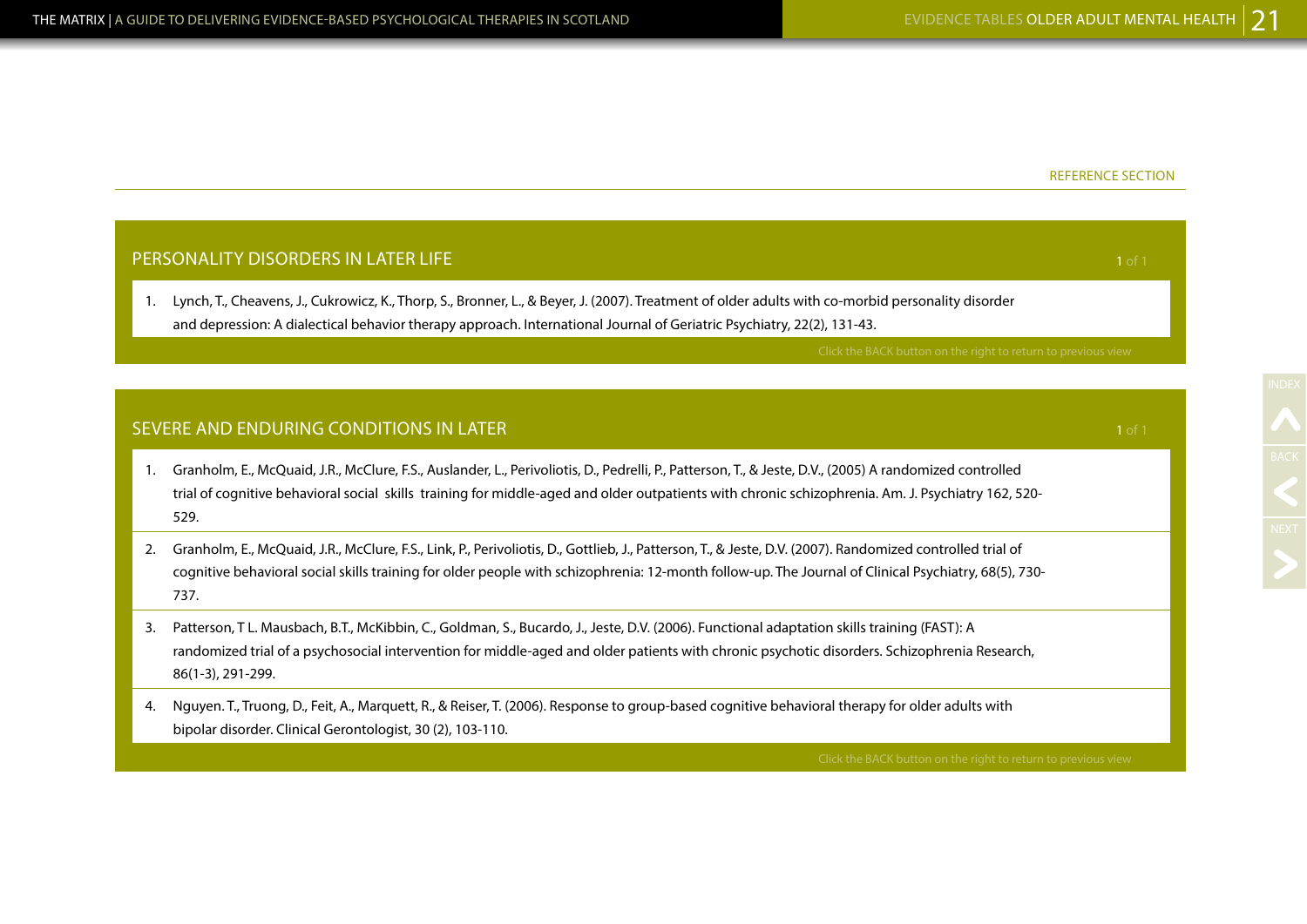|    | DIRECT INTERVENTIONS FOR PEOPLE WITH DEPRESSION AND ANXIETY IN DEMENTIA<br>1 of 1                                                                                                                                                                                                                                                             |  |
|----|-----------------------------------------------------------------------------------------------------------------------------------------------------------------------------------------------------------------------------------------------------------------------------------------------------------------------------------------------|--|
|    | Kraus, C.A., Seignourel, P. Balasubramanyam, V., Snow, L., Wilson, N.L. Kunik, M. E., Schulz, P. E., & Stanley, M. (2008) Cognitive behavioural<br>treatment for anxiety in patients with dementia: Two case studies. J. Psychiatr. Pract., 14, 185-192                                                                                       |  |
| 2. | Logsdon, R., McCurry, S., & Teri, L. (2007) Evidence-based psychological treatments for disruptive behaviors in individuals with dementia.<br>Psychology and Aging, 22, 28-36                                                                                                                                                                 |  |
| 3. | Teri, L., Logsdon, R. G., Uomoto, J., & McCury, S. M. (1997). Behavioral treatment of depression in dementia patients: A controlled clinical trial.<br>Journal of Gerontology: Psychological Sciences, 52B, P159-P166                                                                                                                         |  |
| 4. | Scholey & Woods, R.T (2001) A series of cognitve therapy interventions with people experiencing both dementia and depression. Clin.<br>Psychol. & Psychother. 10, 175-185                                                                                                                                                                     |  |
| 5. | Wetherall, J, L., Stoddard, J.A. white, K.S., Kornblith, S., Nguyen, H., Andreescu, C., Zisock, S., & Lenze, E. J. (2011). Augmenting antidepressant<br>medication with modular CBT for geriatric generalized anxiety disorder: A pilot study.International Journal of Geriatric Psychiatry, 26, published<br>online in Wiley online library. |  |
|    | Click the BACK button on the right to return to previous view                                                                                                                                                                                                                                                                                 |  |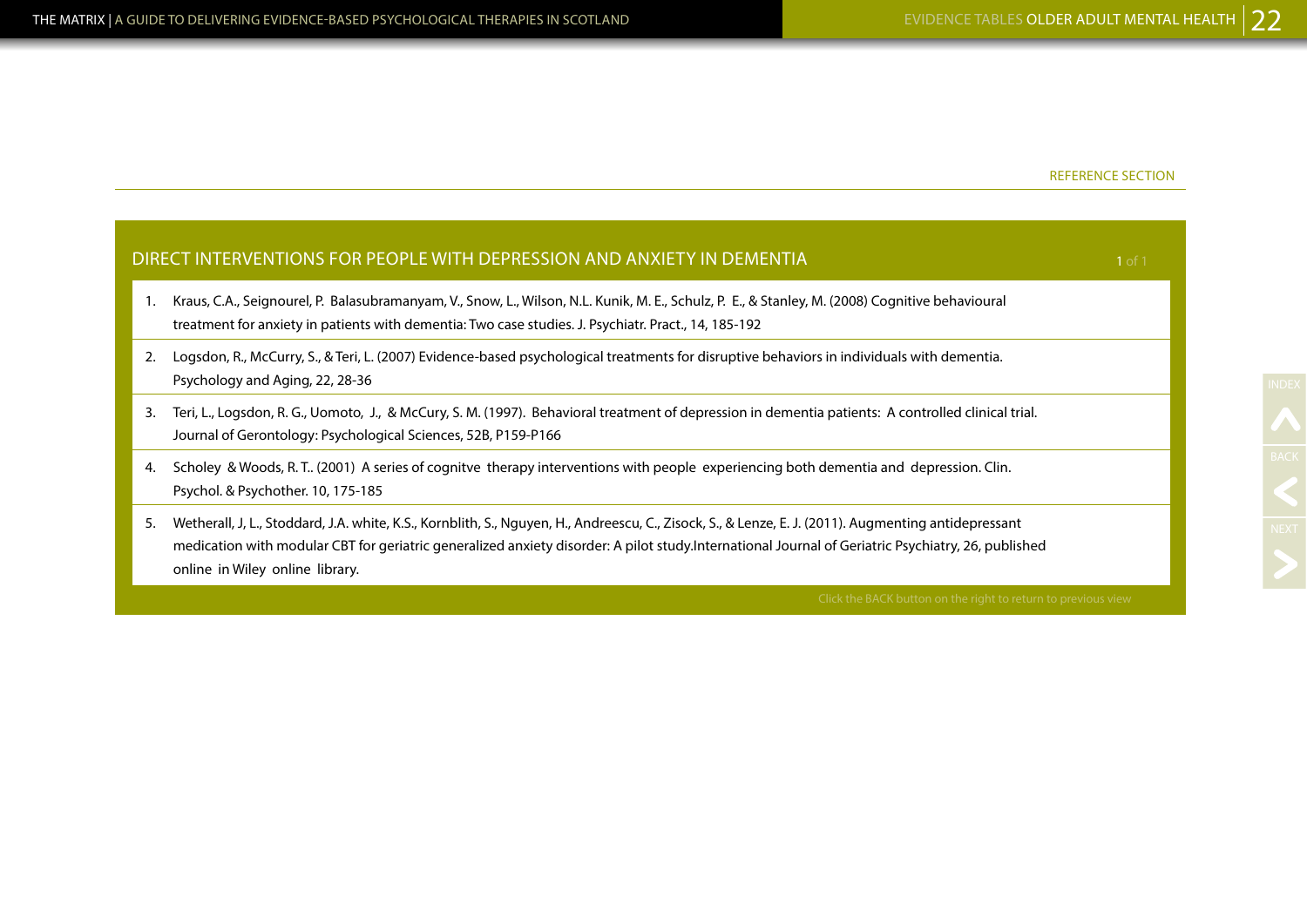|    | <b>COGNITION AND QUALITY OF LIFE IN DEMENTIA</b>                                                                                                                                                                                                                                                                                 |  |  |
|----|----------------------------------------------------------------------------------------------------------------------------------------------------------------------------------------------------------------------------------------------------------------------------------------------------------------------------------|--|--|
|    | Clare L, Linden DEJ, Woods R, et al. 2010. Goal-oriented cognitive rehabilitation for people with early-stage Alzheimer disease: a single-blind<br>randomized controlled trial of clinical efficacy. American Journal of Geriatric Psychiatry 18:928-939.                                                                        |  |  |
| 2. | Bahar-Fuchs A, Clare L, Woods B. 2013. Cognitive training and cognitive rehabilitation for mild to moderate Alzheimer's disease and vascular<br>dementia. Cochrane Database of Systematic Reviews Issue 6.                                                                                                                       |  |  |
| 3. | SIGN 86 Management of Patients with Dementia has not been updated since publication in 2006.                                                                                                                                                                                                                                     |  |  |
| 4. | Aguirre, E., Woods, R.T., Spector, A., Orrell, M (2013) Cognitive stimulation for dementia: A systematic review of the evidence of effectiveness<br>from randomised controlled trial. Ageing Research reviews, 12, 253-262                                                                                                       |  |  |
| 5. | Orrell, M., Aguirre, E., Spector, A., Hoare, Z., Woods, R.T., Streater, A., Donovan, H., Hoe, Juanita., Knapp, M., Whitaker, C. & Russell, I. (2014)<br>Maintenance cognitive stimulation therapy for dementia: single-blind, multicentre, pragmatic randomised controlled trial. British Journal of<br>Psychiatry, 204, 454-461 |  |  |
|    | Click the RACK button on the right to return to previous view                                                                                                                                                                                                                                                                    |  |  |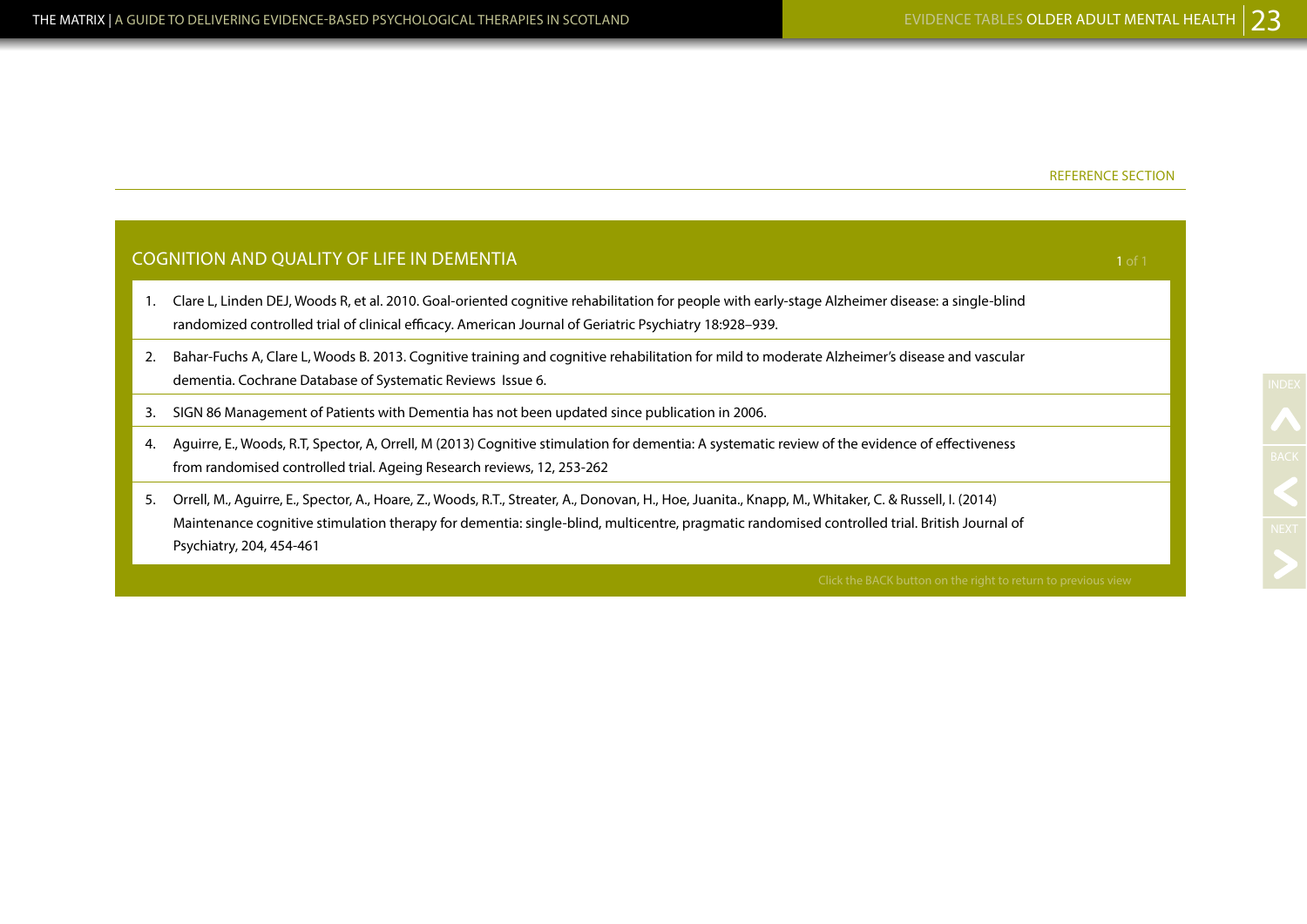|    | <b>MOOD IN DEMENTIA</b><br>1 of 1                                                                                                                                                                                                                                                                                                                                        |        |  |
|----|--------------------------------------------------------------------------------------------------------------------------------------------------------------------------------------------------------------------------------------------------------------------------------------------------------------------------------------------------------------------------|--------|--|
| 1. | Woods, B., Spector, A.E., Jones, C.A., Orrell, M. and Davies, S.P. (2005) Reminiscence therapy for dementia (Review), Cochrane Database of<br>Systematic Reviews 2005(2).                                                                                                                                                                                                |        |  |
| 2. | Testad, I., Corbett, A., Aarsland, D., Lexow, K.O., Fossey, J., Woods, B. and Ballard, C. (2014) The Value of Personalised Psychosocial<br>Interventions to Address Behavioral and Psychological Symptoms in People with Dementia Living in Care Home Settings: A Systematic<br>Review. International Psychogeriatrics. 26(7): 1083-1098. Doi: 10.1017/S1041610214000131 |        |  |
| 3. | Cotelli, M., Manenti, R., and Zanetti, O., (2012) Reminiscence Therapy in Dementia: A Review. Maturitas. 72(3): 203-205. DOI: 10.1016/j.<br>maturitas.2012.04.008                                                                                                                                                                                                        |        |  |
|    | Click the BACK button on the right to return to previous view                                                                                                                                                                                                                                                                                                            |        |  |
|    |                                                                                                                                                                                                                                                                                                                                                                          |        |  |
|    | <b>INSOMNIA IN DEMENTIA</b>                                                                                                                                                                                                                                                                                                                                              | 1 of 1 |  |
| 1. | Brown CA, Berry R, Tan MC, et al. 2011. A critique of the evidence base for non-pharmacological sleep interventions for persons with dementia.<br>Dementia 12(2): 210-237                                                                                                                                                                                                |        |  |
| 2. | Guarnieri B, Musicco M, Caffarra P, et al. 2014. Recommendations of the Sleep Study Group of the Italian Dementia Research Association<br>(SINDem) on clinical assessment and management of sleep disorders in individuals with mild cognitive impairment and dementia: a clinical<br>review. Neurological Sciences 35:1329-1348.                                        |        |  |
| 3. | McCurry SM, Gibbons LE, Logsdon RG, et al. 2005. Nighttime Insomnia Treatment and Education for Alzheimer's Disease: A Randomized,<br>Controlled Trial. Journal of the American Geriatrics Society 53(5): 793-802                                                                                                                                                        |        |  |

4. Salami O, Lyketsos C, Rao V, 2011.Treatment of sleep disturbance in Alzheimer's dementia. International Journal of Geriatric Psychiatry 26: 771- 782.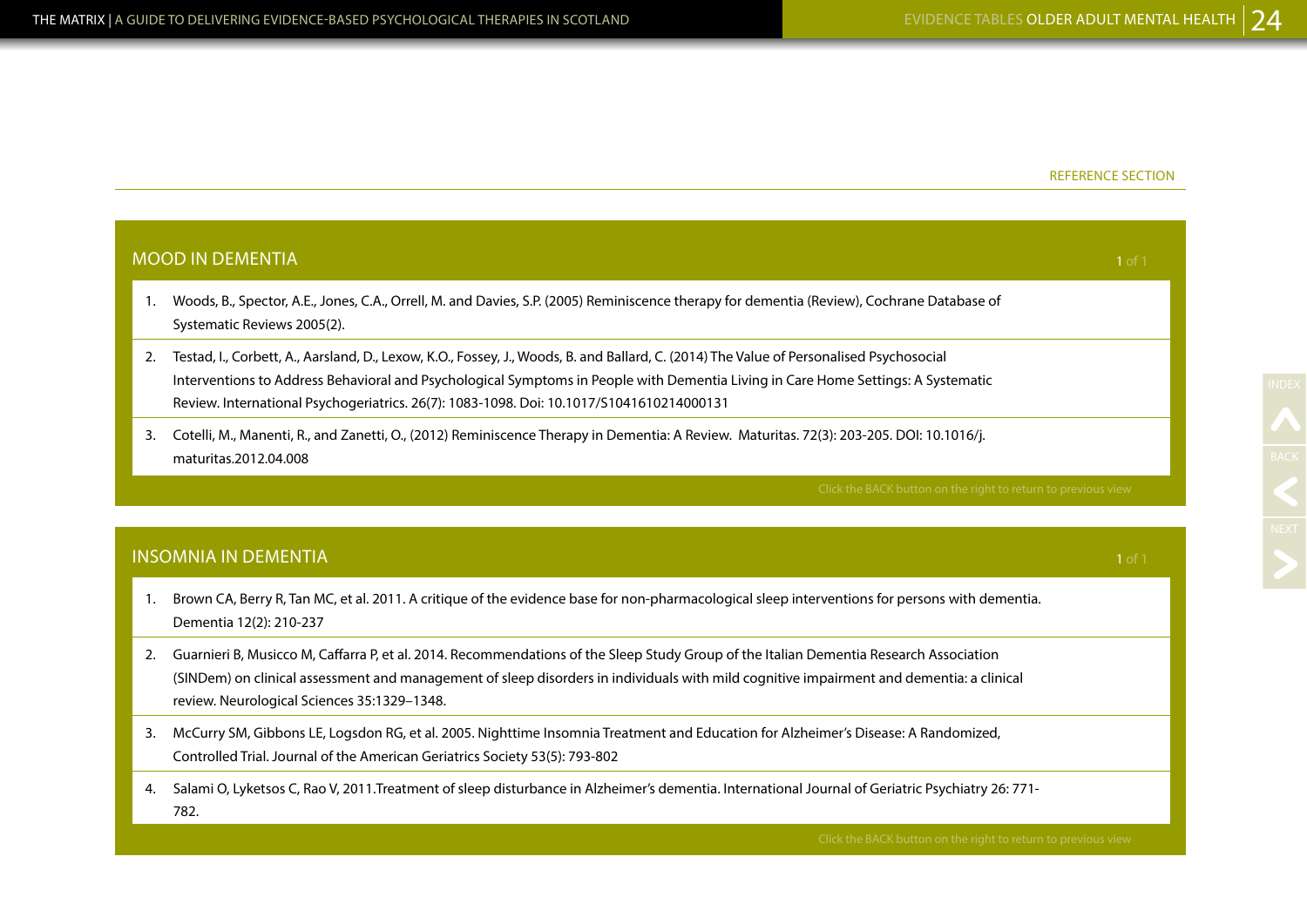|    | <b>STRESS AND DISTRESS IN DEMENTIA</b>                                                                                                                                                                                                                                         | $1 of 2$ > |
|----|--------------------------------------------------------------------------------------------------------------------------------------------------------------------------------------------------------------------------------------------------------------------------------|------------|
| 1. | SIGN (2006) Management of patients with dementia. A national clinical quideline, Scottish Intercollegiate Guidelines Network.                                                                                                                                                  |            |
| 2. | Day, K., Carreon, D., Stump, C. (2000) The therapeutic design of environments for people with dementia, Gerontologist, 40(4), 397-416.                                                                                                                                         |            |
| 3. | Livingstone, G., Johnston, K., Katona, C., Paton, J., Lyketsos, C. (2005) Systematic review of psychological approaches to the management of<br>neuropsychiatric symptoms of dementia, American Journal of Psychiatry, 162(11), 1996-2021.                                     |            |
| 4. | Fossey, J., Ballard, C., Juszczak, E., James, I., Alder, N., Jacoby, R., Howard, R. (2006) Effect of enhanced psychosocial care on antipsychotic use<br>in nursing home residents with severe dementia: cluster randomised trial, British Medical Journal, 332(7544), 756-761. |            |
| 5. | Brodaty, H., Arasaratnam, C. (2012) Meta-analysis of Nonpharmacological interventions of neuropsychiatric symptoms of dementia, American<br>Journal of Psychiatry, 169, 946-953.                                                                                               |            |
| 6. | Neal, M. & Barton Wright, P. (2003) Validation therapy for dementia, Cochrane Database of Systematic Review, Issue 4                                                                                                                                                           |            |
| 7. | Bernabei, V., De Ronchi, D., La Ferla, T., Moretti, F., Tonelli, L., Ferrari, B. (2013) Animal-assisted interventions for elderly patients affected by<br>dementia or psychiatric disorders: A review, Journal of Psychiatrry Research, 47(7), 762-773.                        |            |
| 8. | Low L, Brodaty H, Goodenough B, Spitzer P, Bell J, Fleming R (2013) The Sydney Multisite Intervention of LaughterBosses and ElderClowns<br>(SMILE) study: cluster randomized trial of humor therapy in nursing homes, BMJ Open, (1), doi:10.1136/bmjopen-2012-002072.          |            |
| 9. | Teri, L., Logsdon, R. G., Uomoto, J., & McCury, S. M. (1997). Behavioral treatment of depression in dementia patients: A controlled clinical trial.<br>Journal of Gerontology: Psychological Sciences, 52B, 159-166.                                                           |            |
|    | 10. Logsdon, R.G., McCurry, S., Teri, L. (2007) Evidence-based psychological treatments for disruptive behaviours in individuals with dementia,<br>Psychology and Aging, 27(1), 28-36.                                                                                         |            |
|    | 11. Zettler, J. (2008) Effectiveness of simulated presence therapy for individuals with dementia: A systematic review and meta-analysis, Aging and<br>Mental Health, 12(6), 779-785.                                                                                           |            |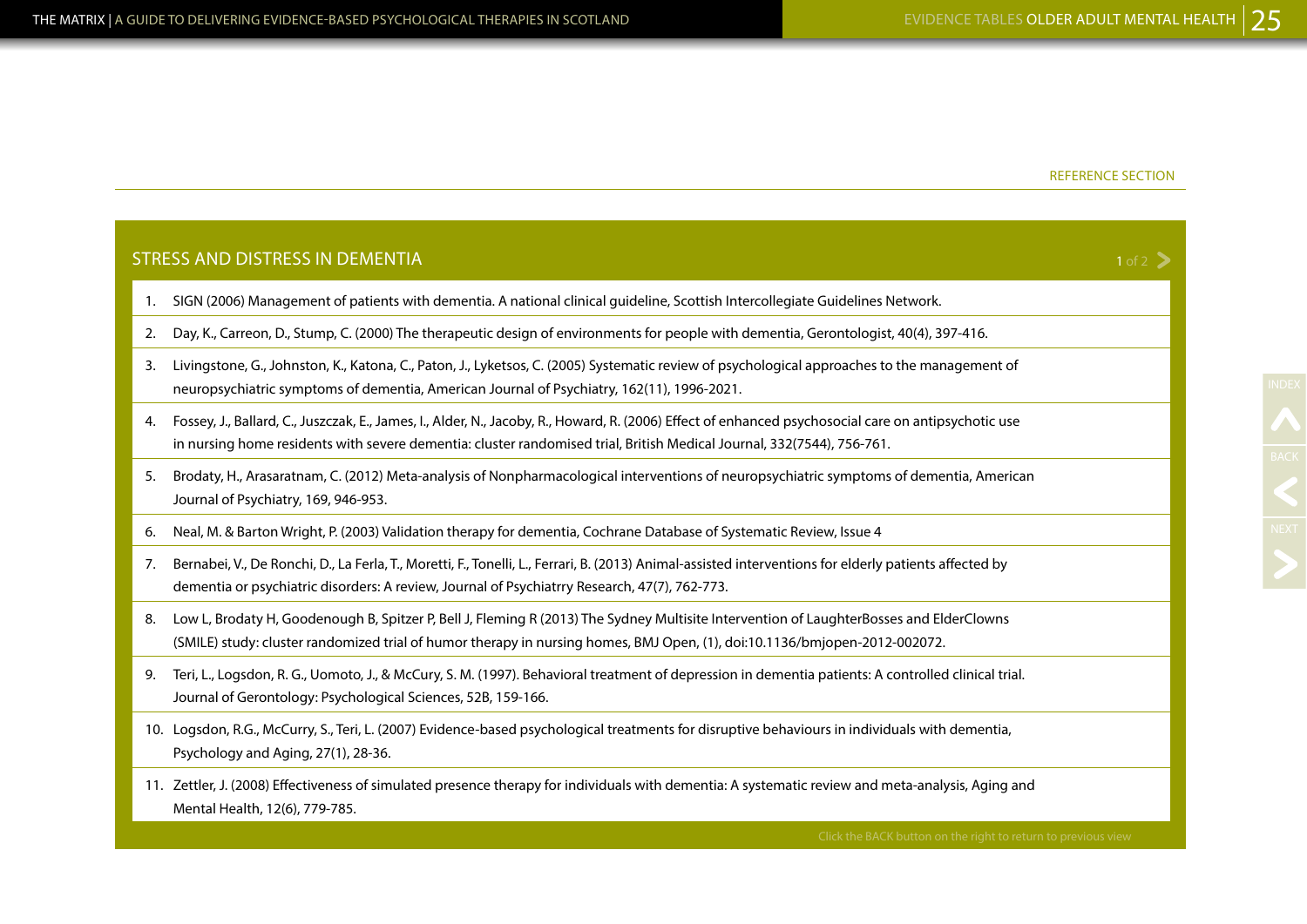| STRESS AND DISTRESS IN DEMENTIA                                                                                                                                                                                                                                                                                                                                                                      | $\leq 2$ of 2 |
|------------------------------------------------------------------------------------------------------------------------------------------------------------------------------------------------------------------------------------------------------------------------------------------------------------------------------------------------------------------------------------------------------|---------------|
| 12. Cheston, R., Thorne, K., Whitby, P., Peak, J. (2007) Simulated presence therapy, attachment and separation amongst people with dementia,<br>Dementia, 6, 442-449.                                                                                                                                                                                                                                |               |
| 13. Mitchell, G., O'Donnell, H. (2013) The therapeutic use of doll therapy in dementia, British Journal of Nursing, 22(6), 329-334.                                                                                                                                                                                                                                                                  |               |
| 14. MacKenzie, L., James, I.A., Morse, R., Mukaetova-Ladinska, E., Reichelt, F.K. (2006) A pilot study on the use of dolls for people with dementia,<br>Afe and Aging, 35(4), 441-443.                                                                                                                                                                                                               |               |
| 15. Gallagher-Thompson, D., Steffen, A. (1994) Comparative effects of cognitive-behavioral and brief psychodynamic psychotherapies for<br>depressed family caregivers, Journal of consulting and Clinical Psychology, 62, 543-549.                                                                                                                                                                   |               |
| 16. Selwood, A, Johnston, K., Katona, C., Lyketsos, C., & Livingston, G. (2007) Systematic review of the effect of psychological interventions on<br>family caregivers of people with dementia. Journal of Affective Disorders, 101, 75-89.                                                                                                                                                          |               |
| 17. Losada A., Marquez-Gonzalez M., Romero-Moreno R. (2011) Mechanisms of action of a psychological intervention for dementia caregivers:<br>effects of behavioural activation and modification of dysfunctional thoughts, International Journal of Geriatric Psychiatry. 26(11):1119-27.                                                                                                            |               |
| 18. Livingston, G., Barber, J., Rapaport, P., Knapp, M., Griffin, M., King, D., Livingston, D., Mummery, C., Walker, Z. et al (2013) Clinical effectiveness<br>of a manual based coping strategy programme (START, STrAtegies for RelaTives) in promoting the mental health of carers of family members<br>with dementia: pragmatic randomised controlled trial, British Medical Journal, 347:f6276. |               |
| 19. Livingston, G., Kelly, L., Lewis-Holmes, E., et al. (2014) Non-pharmacological interventions for agitation in dementia: systematic review of<br>randomised controlled trials. Br J Psychiatry;205(6):436-42                                                                                                                                                                                      |               |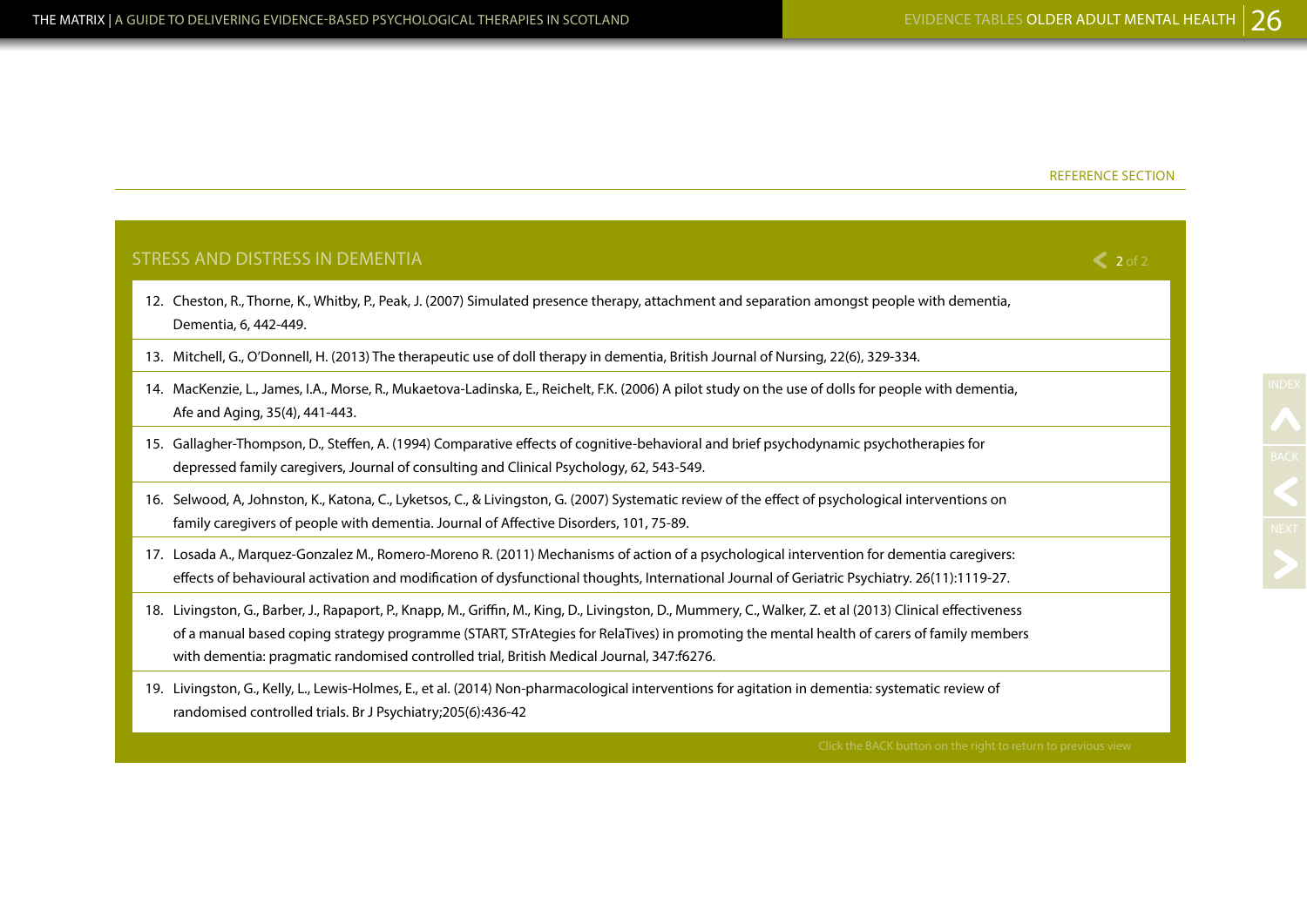# **CONTRIBUTORS**

| Area                                             | <b>Contributors</b>                                                                                                                                                                         |
|--------------------------------------------------|---------------------------------------------------------------------------------------------------------------------------------------------------------------------------------------------|
|                                                  | Dr Ken Laidlaw, Senior Lecturer in Clinical Psychology, University of Edinburgh/Consultant Clinical Psychologist and<br>Professional Lead for Older Adults Psychology Services, NHS Lothian |
| PSYCHOLOGICAL THERAPY<br><b>FOR OLDER ADULTS</b> | Dr Susan Cross, Consultant Clinical Psychologist, Head of Older Adults Psychology Service, NHSGGC                                                                                           |
|                                                  | Professor Bob Woods DSDC – The Bangor Centre for Research & Development on Dementia Care Services, Bangor<br>University, Wales                                                              |
| PSYCHOLOGICAL THERAPY                            | Dr Stephanie Crawford, Clinical Psychologist, Older Adults Service, NHSGGC                                                                                                                  |
| <b>FOR PEOPLE WITH DEMENTIA</b>                  | Dr Andrew MacDougall, Consultant Clinical Psychologist, Older Adults Service, NHS Highland                                                                                                  |
|                                                  | Dr Lisa Ronald, EPM Psychology of Dementia, NHS Education Scotland                                                                                                                          |